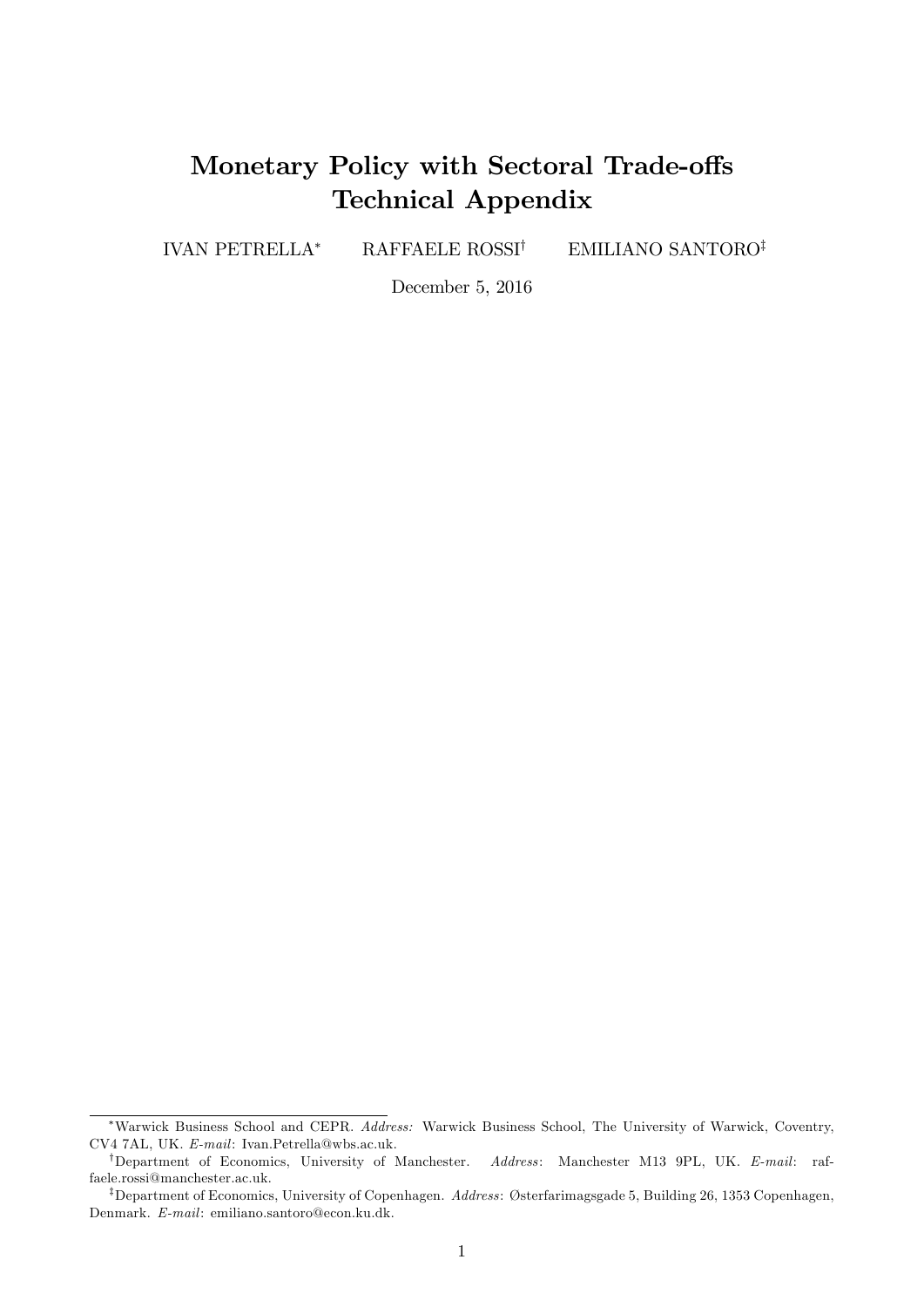### APPENDIX A: First Order Conditions from Households' Utility Maximization

Maximizing (1) subject to  $(3)$ ,  $(4)$ ,  $(5)$ , and  $(6)$  leads to a set of first-order conditions that can be re-arranged to obtain:

<span id="page-1-0"></span>
$$
\mu_n H_t^{1-\sigma} (C_t^n)^{-1} = \beta R_t E_t \left[ \frac{\mu_n H_{t+1}^{1-\sigma} (C_{t+1}^n)^{-1}}{\Pi_{t+1}^n} \right], \tag{1a}
$$

$$
\frac{\mu_n H_t^{1-\sigma} P_t^d}{C_t^n P_t^n} = E_t \left\{ \beta \left(1 - \delta\right) \mu_n \frac{H_{t+1}^{1-\sigma} P_{t+1}^d}{C_{t+1}^n P_{t+1}^n} + \right\}
$$
\n(1b)

$$
+\frac{\mu_d H_t^{1-\sigma}}{\mathfrak{D}_t \left[1-\frac{\Xi}{D}\left(D_t-D_{t-1}\right)\right]^{-1}}+\beta\frac{\Xi}{D}\frac{\mu_d H_{t+1}^{1-\sigma}}{\mathfrak{D}_{t+1}\left(D_{t+1}-D_t\right)^{-1}}\right\},\,
$$

:

$$
W_t^n \frac{\mu_n H_t^{1-\sigma} (C_t^n)^{-1}}{P_t^n} = \varrho \phi^{-\frac{1}{\lambda}} L_t^{v-\frac{1}{\lambda}} (L_t^n)^{\frac{1}{\lambda}}, \tag{1c}
$$

$$
W_t^d \frac{\mu_n H_t^{1-\sigma} (C_t^n)^{-1}}{P_t^n} = \varrho (1-\phi)^{-\frac{1}{\lambda}} L_t^{v-\frac{1}{\lambda}} \left( L_t^d \right)^{\frac{1}{\lambda}}.
$$
 (1d)

#### APPENDIX B: Some Useful Steady State Relationships

As in the competitive equilibrium, real wage in each sector equals the marginal product of labor. Thus, we can derive the following relationship between the production of non-durables and that of durables in the steady state:

$$
\frac{Y^n}{Y^d} = \frac{\alpha_{Ld}\phi}{\alpha_{Ln}(1-\phi)}Q^{-1}.
$$

Furthermore, the following relationship between durable and non-durable consumption can be derived from the Euler conditions:

$$
\frac{C^n}{C^d} = (1 - \beta (1 - \delta)) \frac{\mu_n}{\mu_d} \frac{1}{\delta} Q^{-1}.
$$

Moreover, the following shares of consumption and intermediate goods over total production are determined for the non-durable goods sector:

$$
\frac{M^{nn}}{Y^n} = \alpha_{Mn} \gamma_{nn},
$$
\n
$$
\frac{M^{nd}}{Y^n} = \frac{\alpha_{Ln}}{\alpha_{Ld}} \frac{1 - \phi}{\phi} \alpha_{Md} \gamma_{nd},
$$
\n
$$
\frac{S^n O^n}{Y^n} = \alpha_{On},
$$
\n
$$
\frac{C^n}{Y^n} = 1 - \frac{M^{nn}}{Y^n} - \frac{M^{nd}}{Y^n} - \frac{S^n O^n}{Y^n}
$$

Analogously, for the durable goods sector: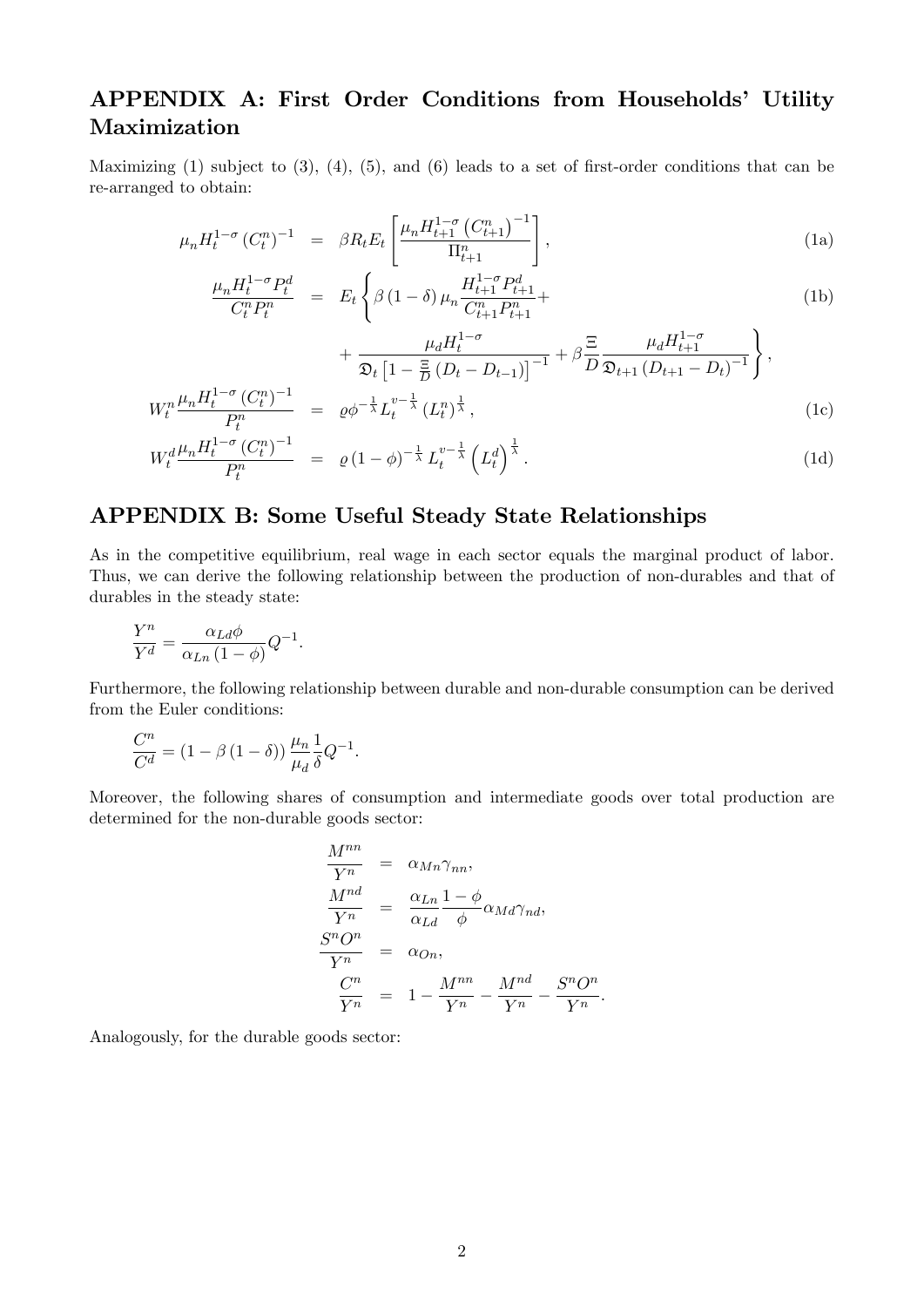$$
\frac{M^{dn}}{Y^d} = \frac{\alpha_{Ld}}{\alpha_{Ln}} \frac{\phi}{1 - \phi} \alpha_{Mn} \gamma_{dn},
$$
\n
$$
\frac{M^{dd}}{Y^d} = \alpha_{Md} \gamma_{dd},
$$
\n
$$
\frac{S^d O^d}{Y^d} = \alpha_{Od},
$$
\n
$$
\frac{C^d}{Y^d} = 1 - \frac{M^{dn}}{Y^d} - \frac{M^{dd}}{Y^d} - \frac{S^d O^d}{Y^d}.
$$

These conditions prove to be crucial in the second-order approximation of consumers' utility to eliminate the linear terms. Moreover, they allow us to derive the steady state ratio of labor supply in the non-durable goods sector over the total labor supply  $(\phi)$ . To this end, we take the ratio between the following equations:

$$
C^{n} = (1 - \beta (1 - \delta)) \frac{\mu_{n}}{\mu_{d}} \frac{1}{\delta} Q^{-1} C^{d},
$$
  

$$
Y^{n} = \frac{\alpha_{Ld}\phi}{\alpha_{Ln} (1 - \phi)} Q^{-1} Y^{d}.
$$

Thus:

$$
\frac{C^n}{Y^n} = (1 - \beta (1 - \delta)) \frac{\alpha_{Ln} (1 - \phi)}{\alpha_{Ld} \phi} \frac{\mu_n}{\mu_d} \frac{1}{\delta} \frac{C^d}{Y^d}
$$

which returns a coherent value of  $\phi$ .

#### The Relative Price in the Steady State

We start from the steady-state condition for the marginal cost in the non-durable goods sector:

$$
MC^{n} = \bar{\phi}_{n} \left[ (P^{n})^{\gamma_{nn}} \left( P^{d} \right)^{\gamma_{dn}} \right]^{\alpha_{Mn}} (W^{n})^{\alpha_{Ln}} S^{\alpha_{On}}.
$$

where  $\bar{\phi}_n = \frac{1}{\alpha_n^{\alpha} M n \alpha_n^{\alpha}}$  $\frac{1}{\alpha_{Mn}^{ \alpha_{Mn}} \alpha_{Ln}^{ \alpha_{Ln}} \alpha_{On}^{ \alpha_{On}}}$ . As in the steady state the production subsidies neutralize distortions due to imperfect competition:

$$
P^n = MC^n.
$$

After some trivial manipulations it can be shown that:

$$
\bar{\phi}_n Q^{-\alpha_{Mn}\gamma_{dn}} \left( RW^n \right)^{\alpha_{Ln}} \left( S^n \right)^{\alpha_{On}} = 1. \tag{2}
$$

Analogously, for the durable goods sector:

$$
\bar{\phi}_d Q^{\alpha_{Md}\gamma_{nd}} \left(RW^d\right)^{\alpha_{Ld}} \left(S^d\right)^{\alpha_{Od}} = 1. \tag{3}
$$

Using the fact that  $S^n/S^d = 1/Q$ :

$$
\frac{\left(\bar{\phi}_n\right)^{\frac{1}{\alpha_{On}}}}{\left(\bar{\phi}_d\right)^{\frac{1}{\alpha_{OA}}}} \frac{Q^{-\frac{\alpha_{Mn}\gamma_{dn}}{\alpha_{On}}}\left(RW^n\right)^{\frac{\alpha_{Ln}}{\alpha_{On}}}}{Q^{\frac{\alpha_{Md}\gamma_{nd}}{\alpha_{Od}}+1}\left(RW^d\right)^{\frac{\alpha_{Ln}}{\alpha_{Od}}}} = 1
$$

Moreover, as in the steady state  $W^n = W^d = W$ ,  $RW^d = R W^n Q$ . This allows us to find a closed form expression for Q.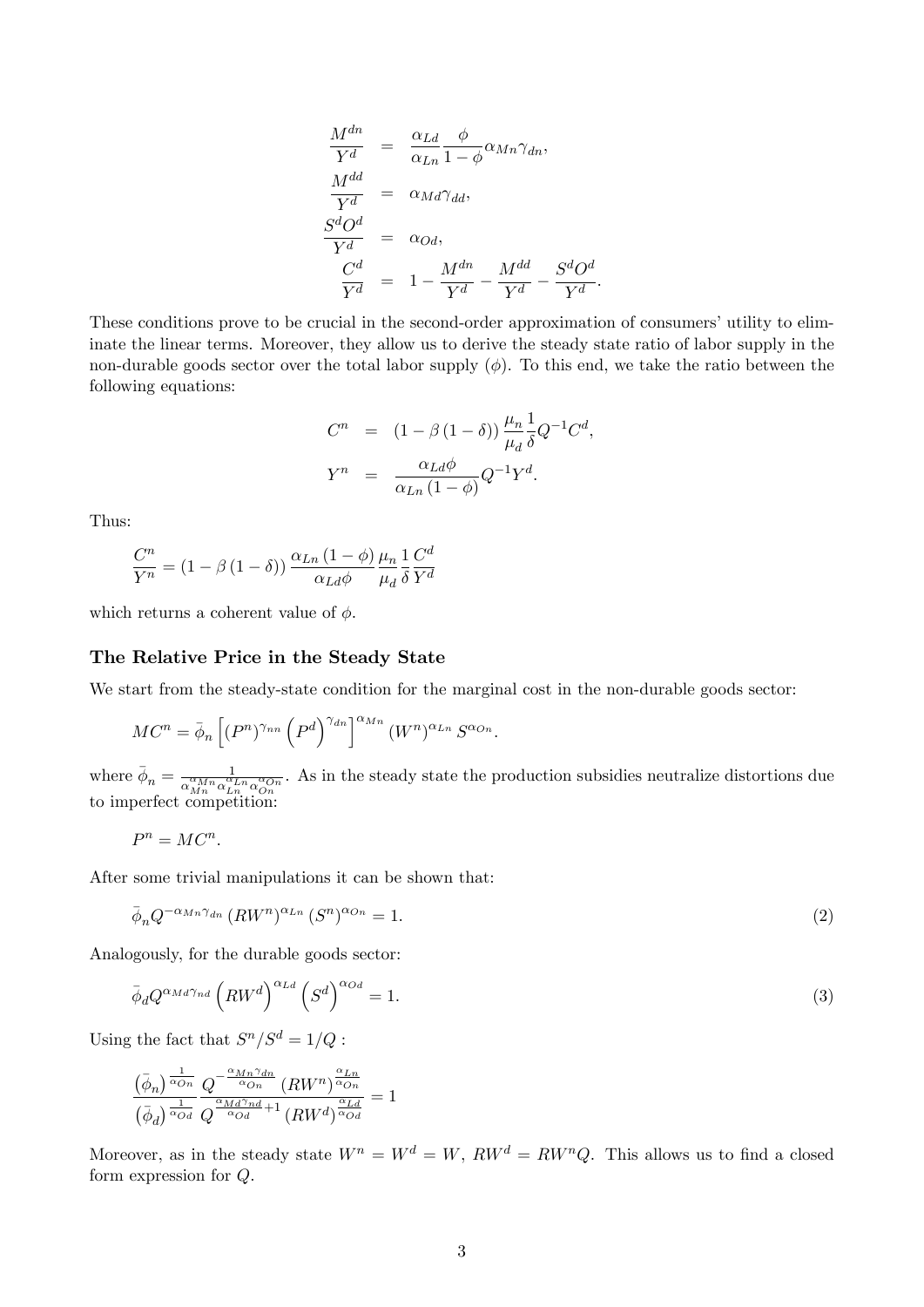### APPENDIX C: Relative Price in the Efficient Equilibrium with Perfect labor Mobility

We now define the efficient equilibrium in the model with no frictions in both the goods and the labor market. On the labor market this condition, obtained for  $\lambda \to \infty$ , ensures that nominal salaries are equalized across sectors of the economy:

$$
W_t^{n^*} = W_t^{d^*} = W_t^*.
$$
\n<sup>(4)</sup>

Moreover, given the production subsidies that eliminate sectoral distortions due to monopolistic competition:

<span id="page-3-1"></span>
$$
P_t^{n^*} = MC_t^{n^*} \qquad P_t^{d^*} = MC_t^{d^*}.
$$
\n(5)

Conditions [\(4\)](#page-3-0) and [\(5\)](#page-3-1) imply that:

<span id="page-3-0"></span>
$$
\bar{\phi}_n \frac{(Q_t^*)^{-\alpha_{Mn}\gamma_{dn}} (W_t^*)^{\alpha_{Ln}} \left(\frac{1}{P_t^{*n}}\right)^{\alpha_{Ln}} (S_t^{*n})^{\alpha_{On}}}{Z_t^n} = 1, \qquad (6)
$$

$$
\bar{\phi}_d \frac{\left(Q_t^*\right)^{\alpha_{Md}\gamma_{nd}} \left(W_t^*\right)^{\alpha_{Ld}} \left(\frac{1}{P_t^{*d}}\right)^{\alpha_{Ld}} \left(S_t^{*d}\right)^{\alpha_{Od}}}{Z_t^d} = 1 \tag{7}
$$

We then use both conditions to eliminate  $W_t^*$ :

$$
(Q_t^*)^{\frac{\alpha_{Mn}\gamma_{dn}}{\alpha_{Ln}}+\frac{\alpha_{Md}\gamma_{nd}}{\alpha_{Ld}}+1} = \frac{\left(\bar{\phi}_n \frac{(S_t^{*n})^{\alpha_{On}}}{Z_t^n}\right)^{\frac{1}{\alpha_{Ln}}}}{\left(\bar{\phi}_d \frac{(S_t^{*d})^{\alpha_{Od}}}{Z_t^d}\right)^{\frac{1}{\alpha_{Ld}}}}
$$

#### Proof of Proposition 1

Suppose there were a monetary policy under which the equilibrium allocation under sticky prices would be Pareto optimal. Then, in such an equilibrium, the gaps would be completely closed for every period. That is,  $\widetilde{rmc}_t^n = \widetilde{rmc}_t^d = 0$ ,  $\forall t$ . It follows from the pricing conditions that  $\pi_t^n = \pi_t^d = 0$ ,  $\forall t$ . The relative price evolves as:

$$
\widetilde{q}_t = \widetilde{q}_{t-1} + \pi_t^n - \pi_t^d - \Delta q_t^*.
$$

Since we also have that  $\Delta \tilde{q}_t = 0$ , the equation above implies that  $\pi_t^n - \pi_t^d = \Delta q_t^*$ . From the analysis above:

$$
q_t^* = \frac{1}{1+\varkappa} \left[ \frac{1}{\alpha_{Ld}} z_t^d - \frac{1}{\alpha_{Ln}} z_t^n + \frac{\alpha_{On}}{\alpha_{Ln}} (s_t - p_t^{*n}) - \frac{\alpha_{Od}}{\alpha_{Ld}} \left( s_t - p_t^{*d} \right) \right],
$$

Therefore, it cannot be that  $\pi_t^n = \pi_t^d = 0$ , unless  $\Delta q_t^* = 0$ , which translates into:

$$
\frac{z_t^d - \alpha_{Od} s_t^{*d}}{z_t^n - \alpha_{On} s_t^{*n}} = \frac{\alpha_{Ld}}{\alpha_{Ln}}.
$$

#### APPENDIX D: Equilibrium Dynamics in the Efficient Equilibrium

This appendix details the linearized system in the efficient equilibrium: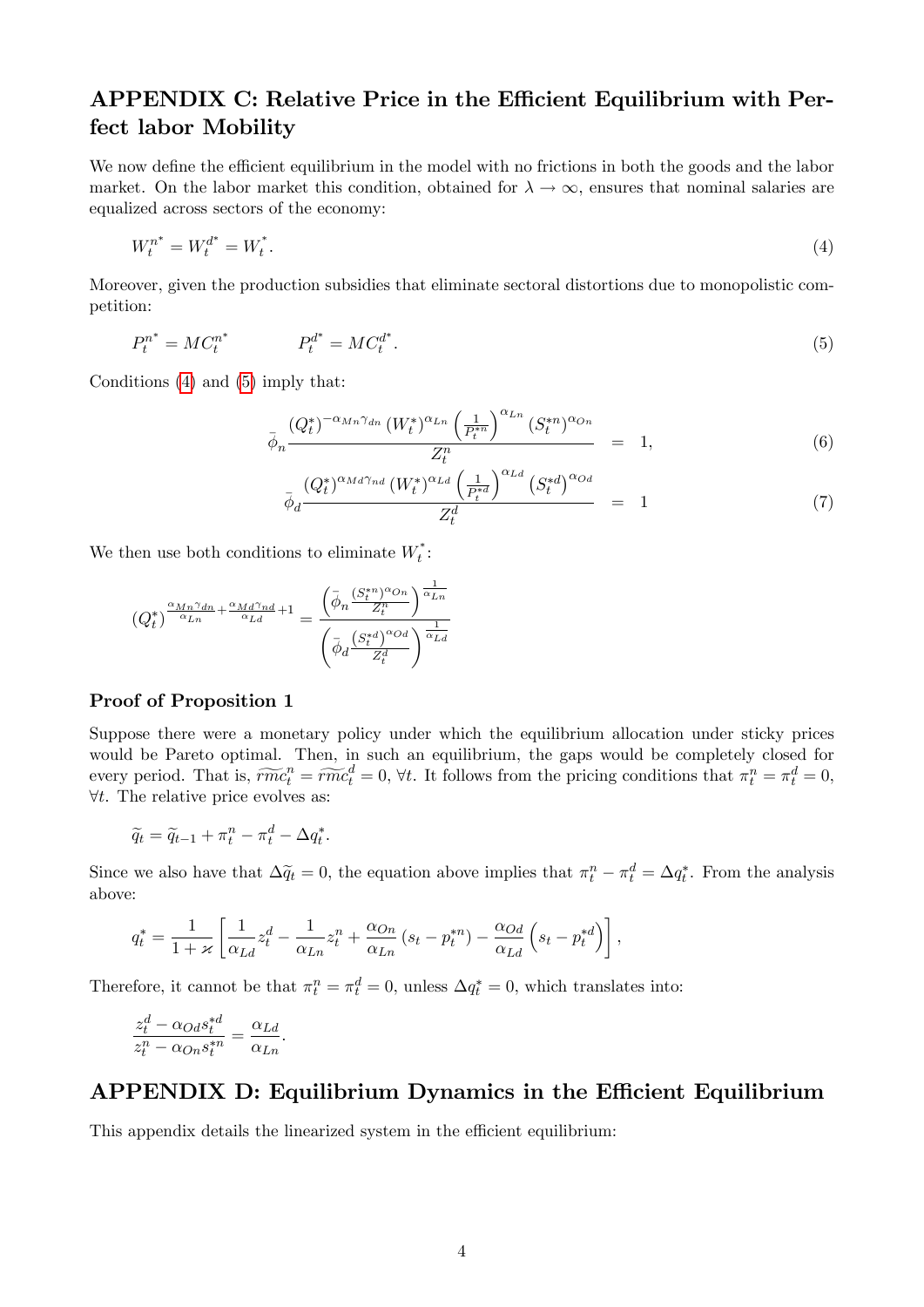$$
c_t^{d*} = \frac{1}{\delta} d_t^* - \frac{1 - \delta}{\delta} d_{t-1}^*,
$$
\n(8)

$$
c_t^{n*} = \frac{1}{\gamma} r_t^* + E_t c_{t+1}^{n*} + \frac{(1-\sigma)\mu_d}{\gamma} E_t \Delta d_{t+1}^* \tag{9}
$$

$$
c_t^{n*} = \frac{1}{\mu_n (1 - \sigma)} \left\{ \left[ 1 - \mu_d (1 - \sigma) \right] d_t^* + \frac{1}{1 - \beta (1 - \delta)} \left[ (\mu_n (1 - \sigma) - 1) c_t^{n*} + \mu_d (1 - \sigma) d_t^* - q_t^* \right] + \frac{(1 - \delta)\beta}{1 - \frac{1}{\mu} \left( \mu_n (1 - \sigma) - 1 \right) E_t c_{t+1}^{n*} + \mu_d (1 - \sigma) E_t d_{t+1}^* - E_t q_{t+1}^* \right\} + \cdots \right\}
$$

$$
-\frac{(1-\theta)\beta}{[1-\beta(1-\delta)]}\left[ (\mu_n(1-\sigma)-1)E_t c_{t+1}^{n*} + \mu_d(1-\sigma)E_t d_{t+1}^* - E_t q_{t+1}^* \right] +
$$
  
 
$$
+\Xi\left(d_t^* - d_{t-1}^*\right) - \beta \Xi\left(E_t d_{t+1}^* - d_t^*\right) \}
$$
 (10)

$$
rw_t^{n*} = -\gamma c_t^{n*} - (1 - \sigma) \mu_d d_t^* + \left(\vartheta \phi + \frac{1}{\lambda}\right) l_t^{n*} + \vartheta (1 - \phi) l_t^{d*},\tag{11}
$$

$$
l_t^{n*} = \lambda \left( r w_t^{n*} - r w_t^{d*} + q_t^* \right) + l_t^{d*}, \tag{12}
$$

$$
y_t^{n*} = z_t^n + \alpha_{Mn} \gamma_{nn} m_t^{nns} + \alpha_{Mn} \gamma_{dn} m_t^{dn*} + \alpha_{Ln} l_t^{n*} + \alpha_{On} o_t^{n*},
$$
  
\n
$$
y_t^{d*} = z_t^d + \alpha_{Md} \gamma_{rd} m_t^{nd*} + \alpha_{Md} \gamma_{rd} m_t^{d} + \alpha_{Ld} l_t^{d*} + \alpha_{Od} o_t^{d*},
$$
\n(13)

$$
y_t^{d*} = z_t^d + \alpha_{Md} \gamma_{nd} m_t^{nd*} + \alpha_{Md} \gamma_{dd} m_t^{dd*} + \alpha_{Ld} l_t^{d*} + \alpha_{Od} o_t^{d*},
$$
  
\n
$$
y_t^{n*} = \frac{C^n}{c_t^{n*}} + \frac{M^{nn}}{m_t^{nn*}} m_t^{n*} + \frac{M^{nd}}{m_t^{nd*}} + \frac{S^n O^n}{s_t^{n*}} (s_t^{n*} + o_t^{n*}).
$$
\n(15)

$$
y_t^{n*} = \frac{C}{Y^n} c_t^{n*} + \frac{M}{Y^n} m_t^{n*} + \frac{M}{Y^n} m_t^{n*} + \frac{S}{Y^n} (s_t^{n*} + o_t^{n*}),
$$
  
\n
$$
c^d = \frac{C^d}{s^d} \left( \frac{ds}{s} + o_t^{n*} + o_t^{n*} \right),
$$
  
\n
$$
y_t^{n*} = \frac{C^d}{s^d} \left( \frac{ds}{s} + o_t^{n*} + o_t^{n*} \right),
$$
  
\n(15)

$$
y_t^{d*} = \frac{C}{Y^d} c_t^{d*} + \frac{M}{Y^d} m_t^{dn*} + \frac{M}{Y^d} m_t^{dd*} + \frac{5}{Y^d} \left( s_t^{d*} + o_t^{d*} \right),
$$
  
\n
$$
0 = rw_t^{n*} + l_t^{n*} - y_t^{n*},
$$
\n(17)

$$
0 = rw_t^{n*} + l_t^{n*} - y_t^{n*},
$$
  
\n
$$
0 = rw_t^{d*} + l_t^{d*} - y_t^{d*},
$$
\n(17)

$$
0 = m_t^{nn*} - y_t^{n*}, \t\t(19)
$$

$$
0 = m_t^{nd*} + q_t^* - y_t^{d*}, \tag{20}
$$

$$
0 = m_t^{dn*} - q_t^* - y_t^{n*},
$$
  
\n
$$
0 = m_t^{dd*} - y_t^{d*},
$$
\n(21)  
\n(22)

$$
0 = m_t - y_t,
$$
  
\n
$$
0 = s_t^{n*} + o_t^{n*} - y_t^{n*},
$$
\n(23)

$$
0 = s_t^{d*} + o_t^{d*} - y_t^{d*} \tag{24}
$$

$$
q_t^* = s_t^{d*} - s_t^{n*} O^n_{n*} O^d_{d*}
$$
 (25)

$$
o_t = \frac{\partial}{\partial} o_t^{n*} + \frac{\partial}{\partial} o_t^{d*} \tag{26}
$$

$$
z_t^n = \rho^{z^n} z_{t-1}^n + u_t^{z^n}, \quad u_t^{z^n} \stackrel{i.i.d.}{\sim} (0, \sigma^{z^n})
$$
  
\n
$$
z_d^n = \sigma^{z_d} z_d^d + u_t^{z_d^d} - u_t^{z_d^d} \stackrel{i.i.d.}{\sim} (0, \sigma^{z_d^d})
$$
\n(28)

$$
z_t^d = \rho^{z^d} z_{t-1}^d + u_t^{z^d}, \quad u_t^{z^d} \stackrel{i.i.d.}{\sim} \left(0, \sigma^{z^d}\right)
$$
\n
$$
z_t^d = \rho^o \omega_{t-1} + u^o, \quad u_t^{o} \stackrel{i.i.d.}{\sim} \left(0, \sigma^{o}\right)
$$
\n
$$
(28)
$$

$$
o_t = \rho^o o_{t-1} + u_t^o, \quad u_t^o \stackrel{i.i.d.}{\sim} (0, \sigma^o) \tag{29}
$$

where 
$$
\vartheta \equiv (v - \frac{1}{\lambda})
$$
 and  $\gamma \equiv (1 - \sigma) \mu_n - 1$ .

## APPENDIX E: Log-linear Economy

Here we report the log-linear economy in extensive form: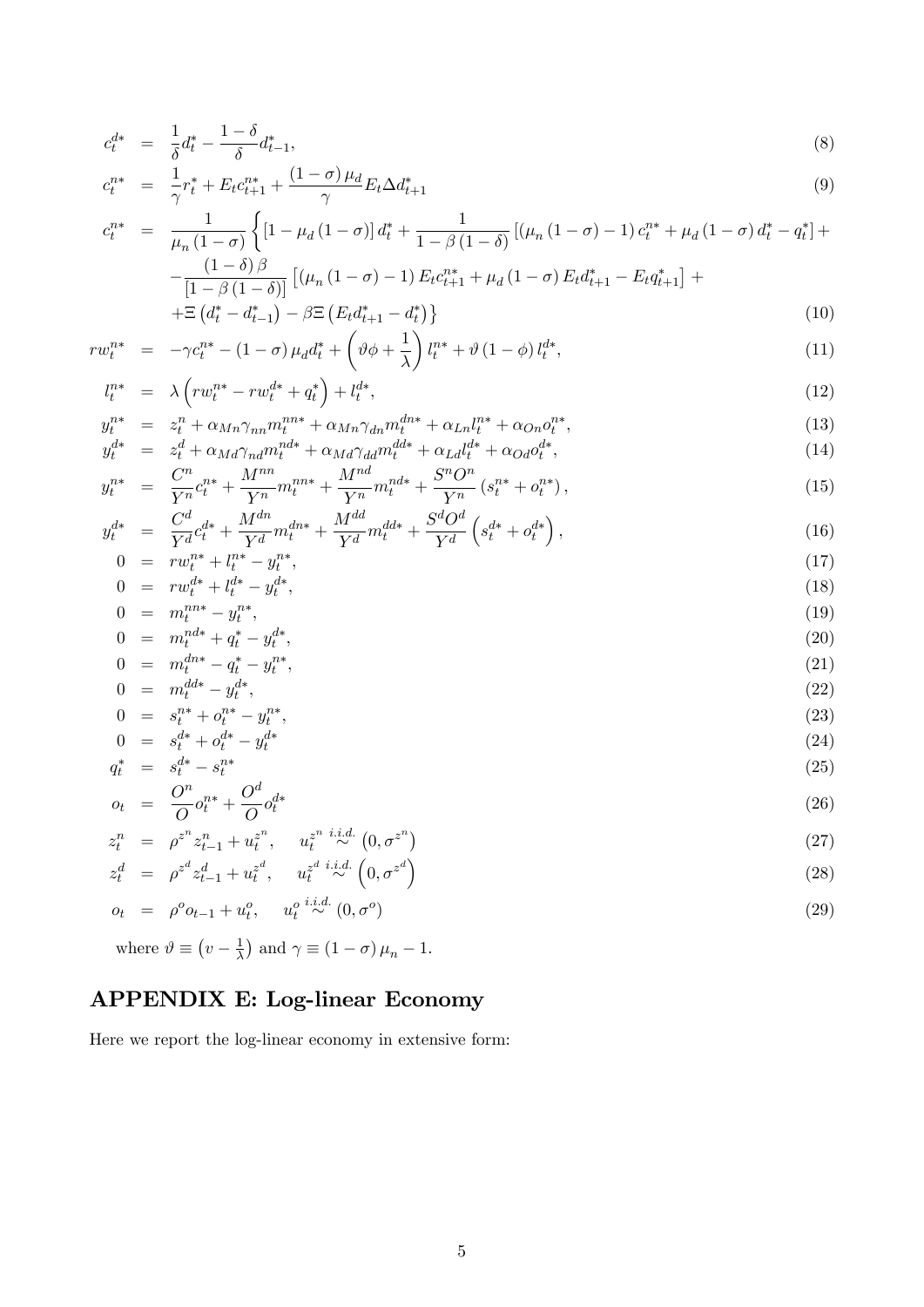$$
\tilde{c}_t^n = \frac{1}{\gamma} \left( \hat{r}_t - E_t \pi_{t+1}^n - r r_t^* \right) + E_t \tilde{c}_{t+1}^n + \frac{(1-\sigma)\mu_d}{\gamma} E_t \Delta \tilde{d}_{t+1},\tag{30}
$$

$$
\tilde{c}_t^n = \frac{1}{\mu_n (1 - \sigma)} \left\{ \left[ 1 - \mu_d (1 - \sigma) \right] \tilde{d}_t + \frac{1}{1 - \beta (1 - \delta)} \left[ \left( \mu_n (1 - \sigma) - 1 \right) \tilde{c}_t^n + \mu_d (1 - \sigma) \tilde{d}_t - \tilde{q}_t \right] + \right. \\ \left. - \frac{(1 - \delta)\beta}{\left[ 1 - \beta (1 - \delta) \right]} \left[ \left( \mu_n (1 - \sigma) - 1 \right) E_t \tilde{c}_{t+1}^n + \mu_d (1 - \sigma) E_t \tilde{d}_{t+1} - E_t \tilde{q}_{t+1} \right] + \right\} \tag{31}
$$

$$
[1 - \beta (1 - \delta)] \mathbf{1}^{\text{max}}+ \Xi \left( \widetilde{d}_t - \widetilde{d}_{t-1} \right) - \beta \Xi \left( E_t \widetilde{d}_{t+1} - \widetilde{d}_t \right) \}
$$
  
= 
$$
\frac{1}{2} \widetilde{d}_t - \frac{1 - \delta}{2} \widetilde{d}_{t-1}
$$
 (32)

$$
\widetilde{c}_t^d = \frac{1}{\delta} \widetilde{d}_t - \frac{1 - \sigma}{\delta} \widetilde{d}_{t-1},\tag{32}
$$

$$
\widetilde{rw}_t^n = -\gamma \widetilde{c}_t^n - (1 - \sigma) \mu_d \widetilde{d}_t + \vartheta (1 - \phi) \widetilde{l}_t^d + \left(\vartheta \phi + \frac{1}{\lambda}\right) \widetilde{l}_t^n,
$$
\n(33)

$$
\widetilde{l}_t^n = \lambda \left( \widetilde{rw}_t^n - \widetilde{rw}_t^d + \widetilde{q}_t \right) + \widetilde{l}_t^d,\tag{34}
$$
\n
$$
(1 - \beta \theta_0)(1 - \theta_0)
$$

$$
\pi_t^n = \beta E_t \pi_{t+1}^n + \frac{(1 - \beta \theta_n)(1 - \theta_n)}{\theta_n} \widetilde{rmc}_t^n + \eta_t^n,
$$
\n(35)

$$
\pi_t^d = \beta E_t \pi_{t+1}^d + \frac{(1 - \beta \theta_d)(1 - \theta_d)}{\theta_d} \widetilde{r m c}_t^d + \eta_t^d, \tag{36}
$$

$$
\widetilde{y}_t^n = \alpha_{Mn} \gamma_{nn} \widetilde{m}_t^{nn} + \alpha_{Mn} \gamma_{dn} \widetilde{m}_t^{dn} + \alpha_{Ln} \widetilde{l}_t^n + \alpha_{On} \widetilde{o}_t^n,\tag{37}
$$
\n
$$
\widetilde{y}_t^d = \alpha_{Mn} \gamma_{nn} \widetilde{y}_t^{nd} + \alpha_{Mn} \widetilde{y}_t^{dd} + \alpha_{On} \widetilde{y}_t^d + \alpha_{On} \widetilde{o}_t^n,\tag{38}
$$

$$
\widetilde{y}_t^d = \alpha_{Md} \gamma_{nd} \widetilde{m}_t^{nd} + \alpha_{Md} \gamma_{dd} \widetilde{m}_t^{dd} + \alpha_{Ld} l_t^d + \alpha_{Od} \widetilde{o}_t^d,\n\n\widetilde{C}^n \gamma_{n} + M^{nn} \gamma_{mn} + M^{nd} \gamma_{nd} + S^n O^n \gamma_{mn} + \widetilde{C}^n \gamma_{mn} \tag{38}
$$

$$
\widetilde{y}_t^n = \frac{C^n}{Y^n} \widetilde{c}_t^n + \frac{M^{nn}}{Y^n} \widetilde{m}_t^{nn} + \frac{M^{nd}}{Y^n} \widetilde{m}_t^{nd} + \frac{S^n O^n}{Y^n} \left( \widetilde{s}_t^n + \widetilde{o}_t^n \right),\tag{39}
$$

$$
\widetilde{y}_t^d = \frac{C^d}{Y^d} \widetilde{c}_t^d + \frac{M^{dn}}{Y^d} \widetilde{m}_t^{dn} + \frac{M^{dd}}{Y^d} \widetilde{m}_t^{dd} + \frac{S^d O^d}{Y^d} \left( \widetilde{s}_t^d + \widetilde{o}_t^d \right),\tag{40}
$$

$$
\widetilde{rmc}_{t}^{n} = \widetilde{rw}_{t}^{n} + \widetilde{l}_{t}^{n} - \widetilde{y}_{t}^{n},\tag{41}
$$
\n
$$
\widetilde{w}_{t}^{d} = \widetilde{w}_{t}^{d} + \widetilde{l}_{t}^{d} - \widetilde{z}_{t}^{d}
$$
\n
$$
(42)
$$

$$
\widetilde{rmc}_{t}^{d} = \widetilde{rw}_{t}^{d} + \widetilde{l}_{t}^{d} - \widetilde{y}_{t}^{d},
$$
\n
$$
\widetilde{rmc}_{t}^{n} = \widetilde{m}_{t}^{nn} - \widetilde{y}_{t}^{n},
$$
\n(42)

$$
\widetilde{rmc}_{t}^{d} = \widetilde{m}_{t}^{nd} + \widetilde{q}_{t} - \widetilde{y}_{t}^{d},\tag{44}
$$
\n
$$
\widetilde{rmc}_{t}^{n} = \widetilde{m}_{t}^{dn} \widetilde{q}_{t} - \widetilde{y}_{t}^{dn} \tag{45}
$$

$$
\widetilde{rmc}_{t}^{n} = \widetilde{m}_{t}^{dn} - \widetilde{q}_{t} - \widetilde{y}_{t}^{n},
$$
\n
$$
\widetilde{rmc}_{t}^{d} = \widetilde{m}_{t}^{dd} - \widetilde{y}_{t}^{d},
$$
\n(46)

$$
\widetilde{rmc}_{t}^{n} = \widetilde{s}_{t}^{n} + \widetilde{o}_{t}^{n} - \widetilde{y}_{t}^{n}
$$
\n
$$
\widetilde{rmc}^{d} = \widetilde{s}_{t}^{d} + \widetilde{o}_{t}^{d} - \widetilde{y}_{t}^{d}
$$
\n(48)

$$
\widetilde{q}_t = \widetilde{q}_{t-1} + \pi_t^n - \pi_t^d - \Delta q_t^* \tag{49}
$$
\n
$$
O^n \sim_{n} O^d \sim_d \tag{50}
$$

$$
0 = \frac{\partial}{\partial} \tilde{o}_t^n + \frac{\partial}{\partial} \tilde{o}_t^d
$$
  
\n
$$
\tilde{q}_t = \tilde{s}_t^d - \tilde{s}_t^n
$$
\n(50)  
\n(51)

$$
\widetilde{q}_t = \widetilde{s}_t^d - \widetilde{s}_t^n
$$
\n
$$
\eta_t^n \overset{i.i.d.}{\sim} (0, \sigma^{\eta^n})
$$
\n
$$
\eta_t^{d} \overset{i.i.d.}{\sim} (0, \sigma^{\eta^d})
$$
\n
$$
(51)
$$

where  $\gamma = \left(1-\sigma\right)\mu_n - 1$  and

$$
\frac{O^n}{O} = \frac{\alpha_{On}\alpha_{Ld}\phi}{\alpha_{Ld}\phi\alpha_{On} + \alpha_{Ln}(1-\phi)\alpha_{Od}},
$$

$$
\frac{O^d}{O} = \frac{\alpha_{Ln}(1-\phi)\alpha_{Od}}{\alpha_{Ld}\phi\alpha_{On} + \alpha_{Ln}(1-\phi)\alpha_{Od}}.
$$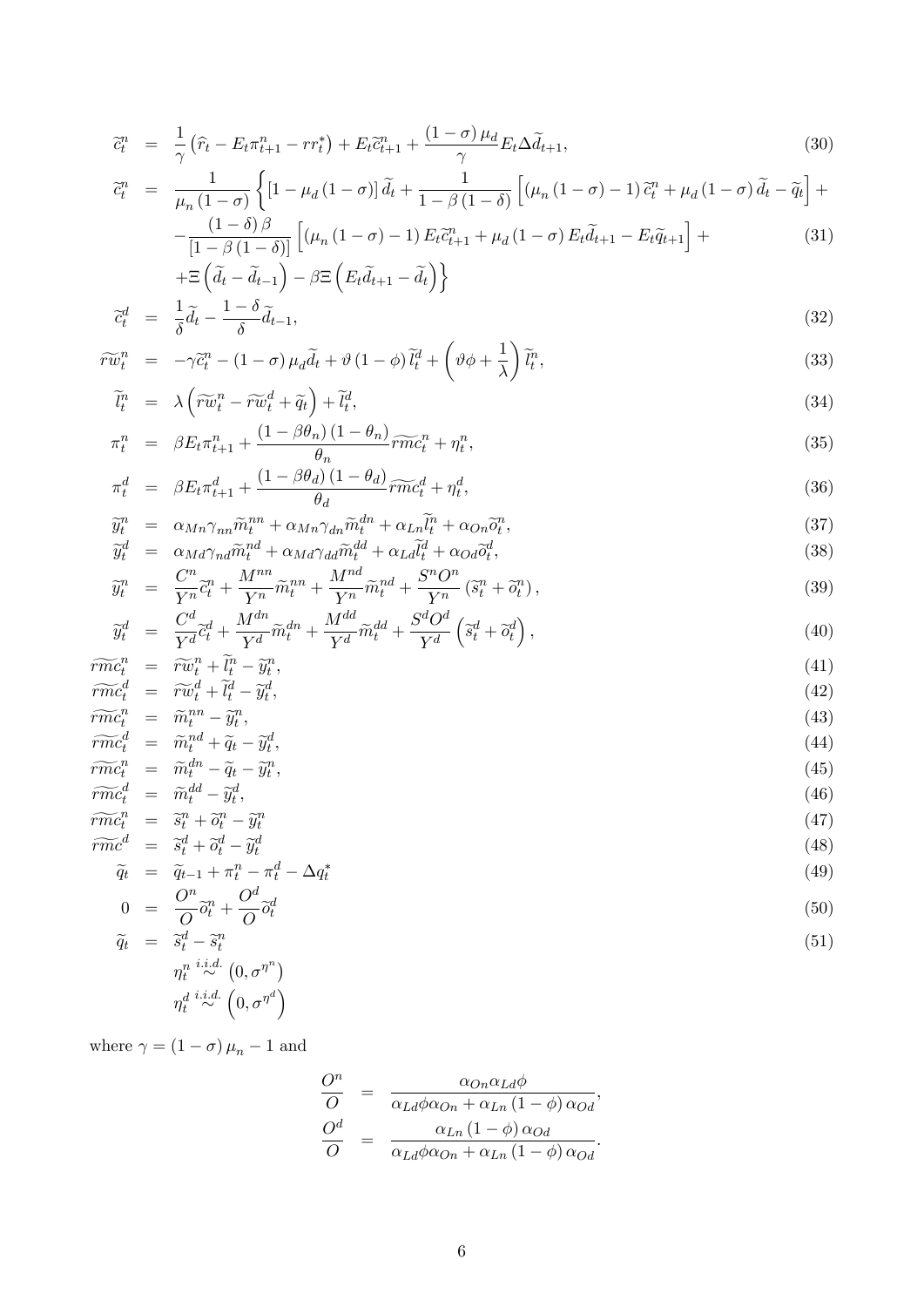#### APPENDIX F: Second-order Approximation of the Utility Function

Following Woodford (2003), we derive a well-defined welfare function from the utility function of the representative household:

$$
\mathcal{W}_t = U(C_t^n, D_t) - V(L_t).
$$

We start from a second-order approximation of the utility from consumption of durable and nondurable goods:

$$
U(C_t^n, D_t) \approx U(C^n, D) + U_{C^n}(C^n, D)(C_t^n - C^n) + \frac{1}{2}U_{C^n C^n}(C^n, D)(C_t^n - C^n)^2
$$
\n
$$
U_{C^n}(C^n, D)(D, D) + \frac{1}{2}U_{C^n}C^n(D)(D, D)^2 + \frac{1}{2}U_{C^n}C^n(D)(D, D)^2 + \frac{1}{2}U_{C^n}C^n(D)(D, D)^2
$$
\n
$$
(52)
$$

+
$$
U_D(C^n, D)(D_t - D) + \frac{1}{2}U_{DD}(C^n, D)(D_t - D)^2 + \frac{1}{2}\Xi U_D(C^n, D)(D_t - D_{t-1})^2
$$
  
+ $U_{C^nD}(C^n, D)(C^n_t - C^n)(D_t - D) + O(|\mathbf{K}||^3)$ , (53)

where  $O\left(\|\xi\|^3\right)$  summarizes all terms of third order or higher. Notice that:

$$
U_D(C^n, D) = (\mu_d C^n / \mu_n D) U_{C^n} (C^n, D),
$$
  
\n
$$
U_{C^n C^n} (C^n, D) = [\mu_n (1 - \sigma) - 1] (C^n)^{-1} U_{C^n} (C^n, D),
$$
  
\n
$$
U_{DD}(C^n, D) = [\mu_d (1 - \sigma) - 1] (\mu_d C^n / \mu_n D) U_{C^n} (C^n, D),
$$
  
\n
$$
U_{C^n D} (C^n, D) = \mu_d (1 - \sigma) D^{-1} U_{C^n} (C^n, D).
$$

As  $\frac{C_t^n - C^n}{C^n} = \hat{c}_t^n + \frac{1}{2}$  $\frac{1}{2}(\widehat{c}_t^n)^2$ , where  $\widehat{c}_t^n = \log\left(\frac{C_t^n}{C^n}\right)$ ) is the log-deviation from steady state under sticky prices, we obtain:

$$
U(C_t^n, D_t) \approx U(C^n, D) + U_{C^n}(C^n, D) C^n \left[\tilde{c}_t^n + \frac{1}{2} (\tilde{c}_t^n)^2\right] +
$$
  
+  $\frac{1}{2} \left[\mu_n (1 - \sigma) - 1\right] U_{C^n}(C^n, D) C \left[\tilde{c}_t^n + \frac{1}{2} (\tilde{c}_t^n)^2\right]^2 +$   
+  $U_D(C^n, D) D \left(\hat{d}_t + \frac{1}{2} \tilde{d}_t^2\right) + \frac{1}{2} \left[\mu_d (1 - \sigma) - 1\right] U_D(C^n, D) D \left(\hat{d}_t + \frac{1}{2} \tilde{d}_t^2\right)^2 +$   
+  $\frac{1}{2} \Xi U_D(C^n, D) D \left(\hat{d}_t - \hat{d}_{t-1}\right)^2 +$   
+  $\mu_d (1 - \sigma) U_{C^n}(C^n, D) C^n \left[\tilde{c}_t^n + \frac{1}{2} (\tilde{c}_t^n)^2\right] \left(\hat{d}_t + \frac{1}{2} \tilde{d}_t^2\right) + \text{t.i.p.} + O\left(\|\xi\|^3\right),$ 

where t.i.p. collects terms independent of policy stabilization.

Next, we introduce a second-order approximation to the transition law for the stock of durables. This will substitute out the linear term for durables in the expression above (see Erceg and Levin, 2006). The law of motion reads as:

$$
D_t = (1 - \delta) D_{t-1} + C_t^d.
$$

For a general function  $F(Y, X)$  the second-order Taylor approximation can be written as:

$$
F(Y, X) \approx F_Y(Y, X)Yy + F_X(Y, X)Xx + \frac{1}{2}(F_X(Y, X)X + F_{XX}(Y, X)X^2)x^2
$$
  
+ 
$$
\frac{1}{2}(F_Y(Y, X)Y + F_{YY}(Y, X)Y^2)y^2 + F_{YX}(Y, X)YXxy.
$$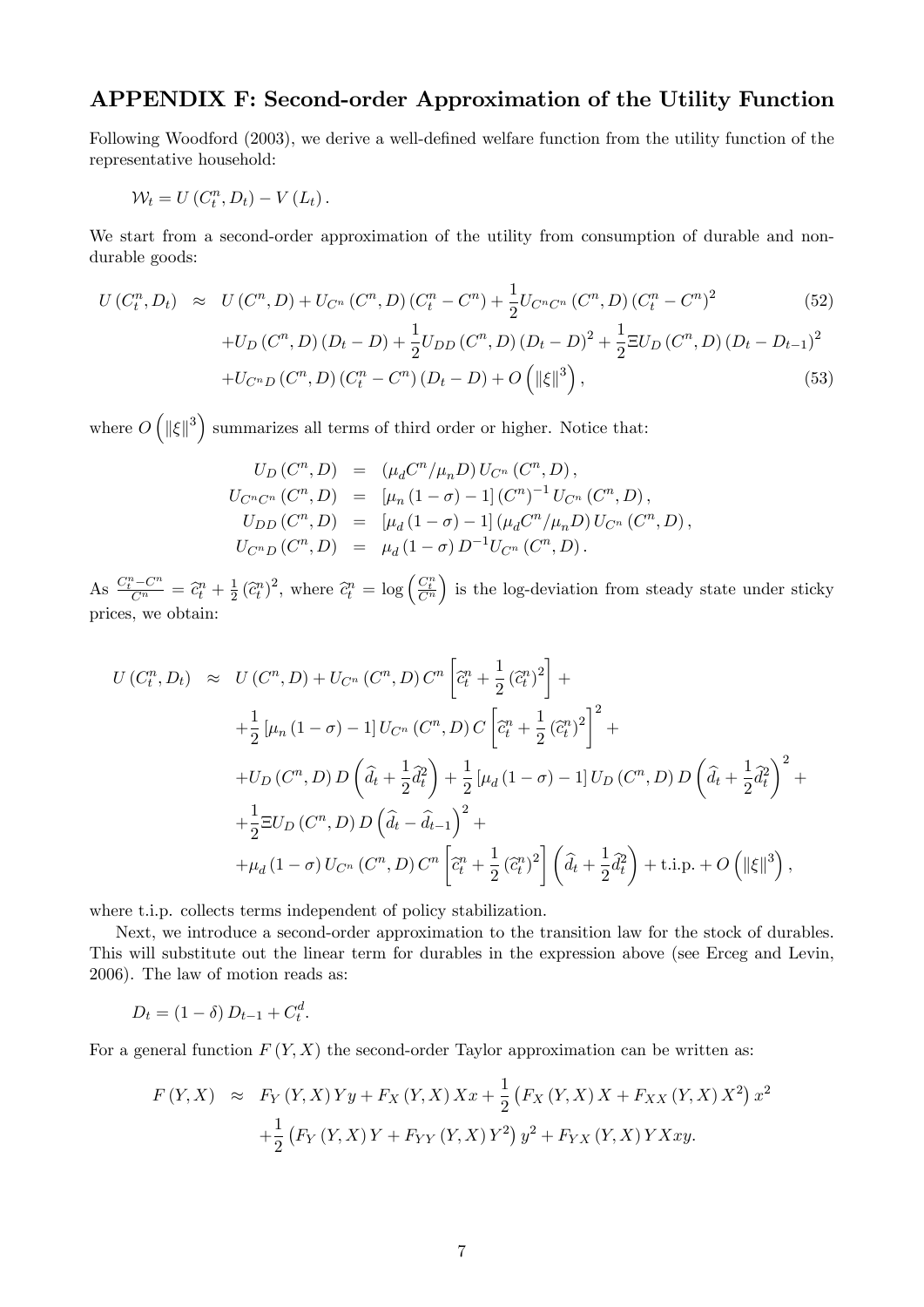Now, we can rewrite the accumulation equation as:

$$
F(D_{t-1}, C_t^d) = \log \left[ (1 - \delta) D_{t-1} + C_t^d \right].
$$

Therefore:

$$
F_D = \frac{(1-\delta)}{(1-\delta)D + C^d} = \frac{(1-\delta)}{(1-\delta)D + \delta D} = \frac{(1-\delta)}{D},
$$
  
\n
$$
F_{C^d} = \frac{1}{(1-\delta)D + C^d} = \frac{1}{D},
$$
  
\n
$$
F_{DD} = -\frac{(1-\delta)^2}{[(1-\delta)D + C^d]^2} = -\frac{(1-\delta)^2}{D^2},
$$
  
\n
$$
F_{C^d C^d} = -\frac{1}{[(1-\delta)D + C^d]^2} = -\frac{1}{D^2},
$$
  
\n
$$
F_{DC^d} = -\frac{1-\delta}{[(1-\delta)D + C^d]^2} = -\frac{1-\delta}{D^2}.
$$

Considering that in the steady state  $C^d = \delta D$ :

$$
\hat{d}_t \approx \frac{(1-\delta)}{D} D \hat{d}_{t-1} + \frac{1}{D} \delta D \hat{c}_t^d +
$$
\n
$$
+ \frac{1}{2} \left[ \frac{(1-\delta)}{D} D - \frac{(1-\delta)^2}{D^2} D^2 \right] \hat{d}_{t-1}^2 +
$$
\n
$$
+ \frac{1}{2} \left( \frac{1}{D} D - \frac{1}{D^2} D^2 \right) \left( \hat{c}_t^d \right)^2 - \frac{1-\delta}{D^2} \hat{d}_{t-1} \hat{x}_t
$$
\n
$$
\approx (1-\delta) \hat{d}_{t-1} + \delta \hat{c}_t^d + \frac{(1-\delta)\delta}{2} \hat{d}_{t-1}^2 + \frac{(1-\delta)\delta}{2} \left( \hat{c}_t^d \right)^2 - \frac{(1-\delta)\delta}{2} \hat{c}_t^d \hat{d}_{t-1}
$$
\n
$$
\approx (1-\delta) \hat{d}_{t-1} + \delta \hat{c}_t^d + \frac{(1-\delta)\delta}{2} \left( \hat{d}_{t-1} - \hat{c}_t^d \right)^2.
$$

<span id="page-7-0"></span>Thus:

$$
\hat{d}_t \approx (1 - \delta) \,\hat{d}_{t-1} + \delta \hat{c}_t^d + \psi_t,\tag{54}
$$

where:

$$
\widehat{\psi}_t = \frac{(1-\delta)\,\delta}{2} \left(\widehat{c}_t^d - \widetilde{d}_{t-1}\right)^2
$$

$$
= \frac{(1-\delta)}{2\delta} \left(\widehat{d}_t - \widetilde{d}_{t-1}\right)^2.
$$

Now, let us iterate backward [\(54\)](#page-7-0), to obtain:

$$
\sum_{t=0}^{\infty} \beta^t \widehat{d}_t = \frac{1}{1 - \beta (1 - \delta)} d_0 + \sum_{t=0}^{\infty} \beta^t \left[ \frac{\delta}{1 - \beta (1 - \delta)} \widehat{c}_t^d + \frac{1}{1 - \beta (1 - \delta)} \widehat{\psi}_t \right].
$$

In turn, the term on the RHS will replace the one on the LHS into the intertemporal loss function. The next step is to derive a second-order approximation for labor disutility. Recall that:

$$
\widehat{l_t} = \phi \widehat{l_t^n} + (1 - \phi) \widehat{l_t^d}.
$$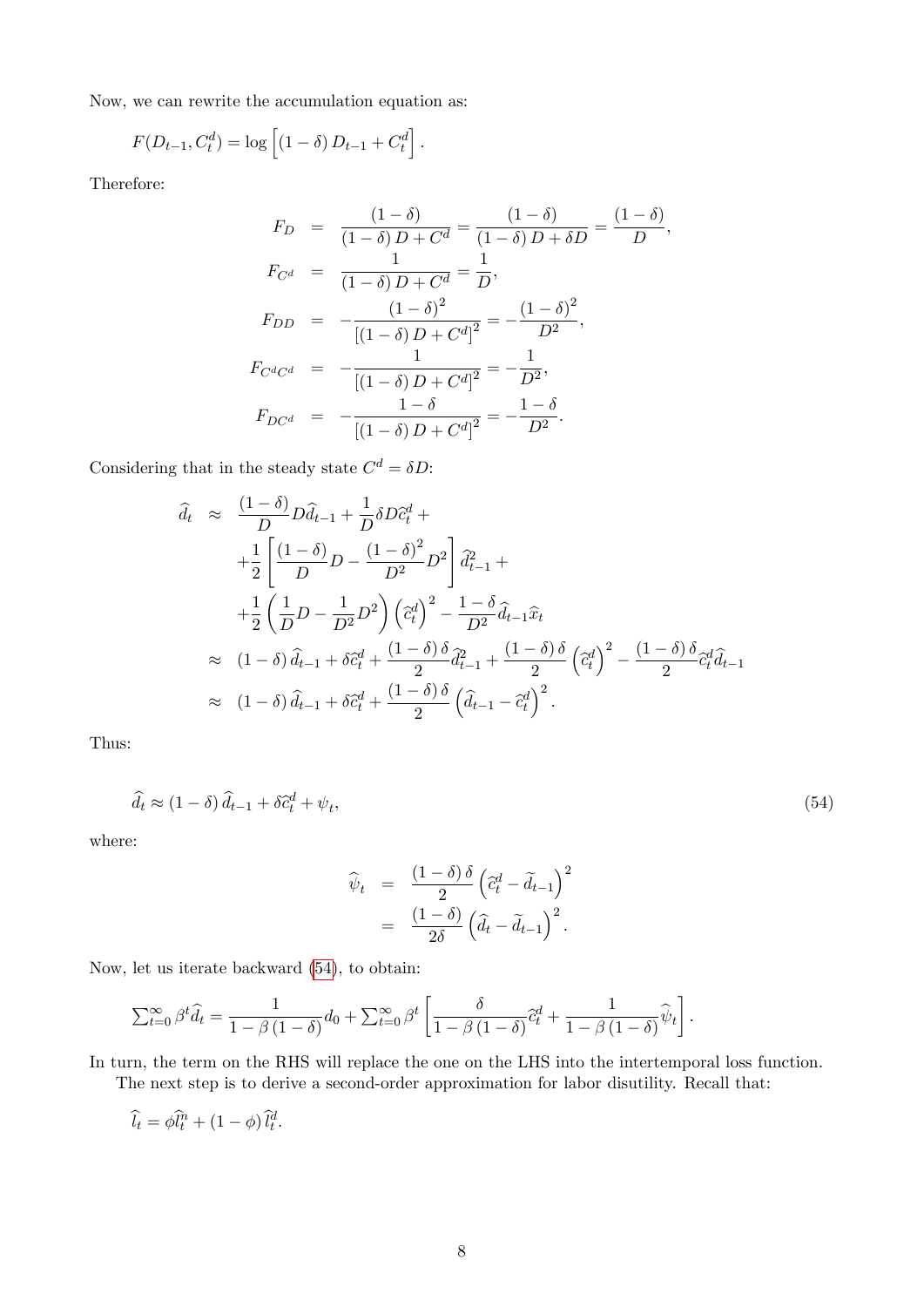Therefore the second-order approximation reads:

$$
V(L_t) \approx V_L(L) L \left[ \phi \hat{l}_t^n + (1 - \phi) \hat{l}_t^d + \frac{\phi (1 + 2v\phi)}{2} \left( \hat{l}_t^n \right)^2 + \frac{(1 - \phi) [1 + 2v (1 - \phi)]}{2} \left( \hat{l}_t^d \right)^2 \right] + \text{t.i.p.} + O\left( \|\xi\|^3 \right).
$$

After these preliminary steps, we need to find an expression for  $\hat{l}_t^n$  and  $\hat{l}_t^d$ . Given the definition of the marginal cost, in equilibrium we get:

$$
L_t^n = \frac{\alpha_{Ln}MC_t^n}{W_t^n} \int_0^1 Y_{jt}^n dj = \alpha_{Ln} \frac{Q_t^{-\alpha_{Mn}\gamma_{dn}} (RW_t^n)^{\alpha_{Ln}-1} (S_t^n)^{\alpha_{On}}}{Z_t^n} Y_t^n \int_0^1 \left(\frac{P_{jt}^n}{P_t^n}\right)^{-\varepsilon_t^n} dj,
$$
  

$$
L_t^d = \frac{\alpha_{Ld}MC_t^d}{W_t^d} \int_0^1 Y_{kt}^d dk = \alpha_{Ld} \frac{Q_t^{\alpha_{Md}\gamma_{nd}} (RW_t^d)^{\alpha_{Ld}-1} (S_t^d)^{\alpha_{Od}}}{Z_t^d} Y_t^d \int_0^1 \left(\frac{P_{kt}^d}{P_t^d}\right)^{-\varepsilon_t^d} dk.
$$

Thus, we can report the linear approximation of the expressions above:

$$
\begin{array}{rcl}\n\hat{l}_t^n &=& -\alpha_{Mn}\gamma_{dn}\hat{q}_t + (\alpha_{Ln} - 1)\widehat{rw}_t^n + \alpha_{On}\hat{s}_t^n - z_t^n + \widehat{y}_t^n + X_{nt}, \\
\hat{l}_t^d &=& \alpha_{Md}\gamma_{nd}\hat{q}_t + (\alpha_{Ld} - 1)\widehat{rw}_t^d + \alpha_{Od}\hat{s}_t^d - z_t^d + \widehat{y}_t^d + X_{dt},\n\end{array}
$$

where:

$$
X_{nt} = \log \left[ \int_{0}^{1} \left( \frac{P_{jt}^{n}}{P_{t}^{n}} \right)^{-\varepsilon_{t}^{n}} dy \right] \qquad X_{dt} = \log \left[ \int_{0}^{1} \left( \frac{P_{kt}^{d}}{P_{t}^{d}} \right)^{-\varepsilon_{t}^{d}} dk \right]
$$
(55)

If we set  $\hat{p}_{jt}^n$  to be the log-deviation of  $\frac{P_{jt}^n}{P_t^n}$  from its steady state, which means that a second-order Taylor expansion of  $\int_0^1$  $\boldsymbol{0}$  $\biggl( \frac{P_{jt}^n}{P_t^n}$  $\int_{0}^{-\varepsilon_{t}^{n}} dj$  reads as:

$$
\int_{0}^{1} \left(\frac{P_{jt}^{n}}{P_{t}^{n}}\right)^{-\varepsilon_{t}^{n}} d\mathbf{j} \approx \int_{0}^{1} \left[1 - \varepsilon^{n} \hat{p}_{jt}^{n} - \varepsilon^{n} \hat{p}_{jt}^{n} \hat{\varepsilon}_{t}^{n} + \frac{1}{2} \left(\varepsilon^{n}\right)^{2} \left(\hat{p}_{jt}^{n}\right)^{2}\right] d\mathbf{j} + O\left(\|\xi\|^{3}\right)
$$

$$
= 1 - \varepsilon^{n} \mathbf{E}_{i} \hat{p}_{jt}^{n} - \varepsilon^{n} \mathbf{E}_{i} \hat{p}_{jt}^{n} \hat{\varepsilon}_{t}^{n} + \frac{1}{2} \left(\varepsilon^{n}\right)^{2} \mathbf{E}_{i} \left(\hat{p}_{jt}^{n}\right)^{2} + O\left(\|\xi\|^{3}\right),
$$

where  $\mathbf{E}_{i}\hat{p}_{jt}^{n}$   $\equiv$  $\frac{1}{\sqrt{2}}$ 0  $\widehat{p}_{jt}^n dj$  and  $\mathbf{E}_i \left( \widehat{p}_{jt}^n \right)^2 \equiv$  $\frac{1}{\sqrt{2}}$ 0  $\left(\widehat{p}_{jt}^n\right)^2 dj$ . At this stage, we need an expression for  $\mathbf{E}_i \widehat{p}_{jt}^n$ . Let us start from

$$
P_t^n = \left[ \int_0^1 \left( P_{jt}^n \right)^{1 - \varepsilon_t^n} d_j \right]^{\frac{1}{1 - \varepsilon_t^n}}
$$

;

which can be re-arranged as:

$$
1 \equiv \int_{0}^{1} \left(\frac{P_{jt}^{n}}{P_t^{n}}\right)^{1-\varepsilon_t^{n}} dj.
$$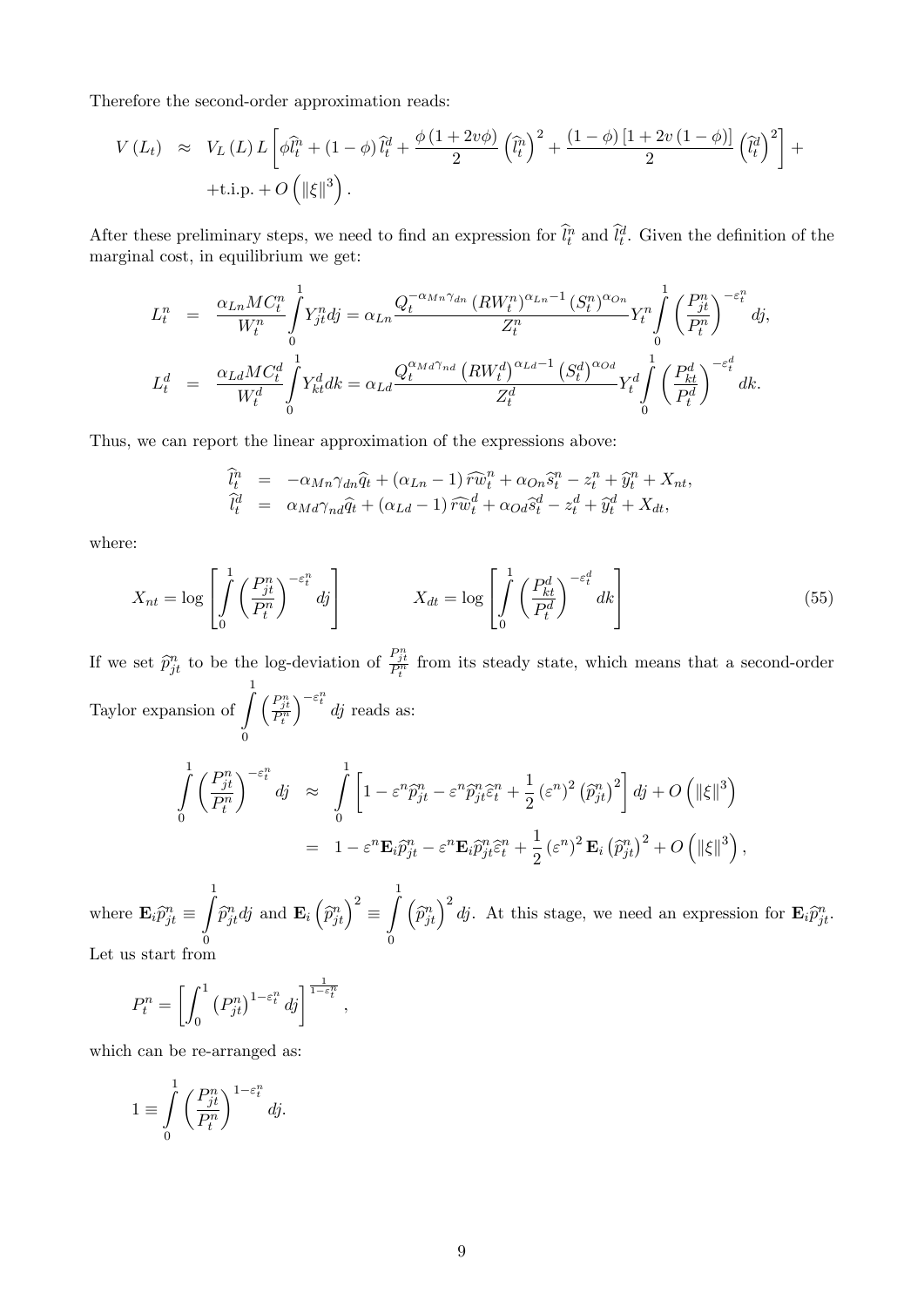Following the procedure above, it can be shown that:

$$
\left(\frac{P_{jt}^n}{P_t^n}\right)^{1-\varepsilon_t^n} \approx 1 + \left(1-\varepsilon^n\right)\widehat{p}_{jt}^n - \varepsilon^n \widehat{p}_{jt}^n \widehat{\varepsilon}_t^n + \frac{1}{2} \left(1-\varepsilon^n\right)^2 \left(\widehat{p}_{jt}^n\right)^2 + O\left(\|\xi\|^3\right).
$$

Substituting this into the preceding equations yields:

$$
0 = \int_{0}^{1} \left[ \left(1 - \varepsilon^{n}\right) \widehat{p}_{jt}^{n} - \varepsilon^{n} \widehat{p}_{jt}^{n} \widehat{\varepsilon}_{t}^{n} + \frac{1}{2} \left(1 - \varepsilon^{n}\right)^{2} \left(\widehat{p}_{jt}^{n}\right)^{2} \right] dj + O\left(\|\xi\|^{3}\right),
$$

which reduces to:

$$
\mathbf{E}_{i}\widehat{p}_{jt}^{n} = \frac{\varepsilon^{n}-1}{2}\mathbf{E}_{i}(\widehat{p}_{jt}^{n})^{2} + O\left(\left\|\xi\right\|^{3}\right).
$$

Thus:

$$
\int_{0}^{1} \left(\frac{P_{jt}^{n}}{P_t^{n}}\right)^{-\varepsilon_t^n} dj = 1 + \frac{\varepsilon^n}{2} \mathbf{E}_i \left(\widehat{p}_{jt}^{n}\right)^2 + O\left(\|\xi\|^3\right).
$$

Now, notice that:

$$
\mathbf{E}_{i}(\widehat{p}_{jt}^{n})^{2} = \mathbf{E}_{i}[(p_{jt}^{n})^{2} - 2p_{jt}^{n}p_{t}^{n} + (p_{t}^{n})^{2}] + O(|\xi|^{3}),
$$

where lower case letters denote the log-value of the capital letters. Here we can use a first-order approximation of  $p_t^n =$ Z 1 0 appears. With this, we have a second-order approximation:  $p_{jt}^n dy$ , as this term is multiplied by other first-order terms each time it

$$
\mathbf{E}_{i}(\widehat{p}_{jt}^{n})^{2} \equiv var_{j}p_{jt}^{n}.
$$

Therefore, the second-order approximation can be represented as:

$$
X_{nt} = \frac{\varepsilon^n}{2} var_j p_{jt}^n + O\left(\|\xi\|^3\right).
$$

Analogous steps in the sector producing durable goods lead us to:

$$
X_{dt} = \frac{\varepsilon^d}{2} var_k p_{kt}^d + O\left(\|\xi\|^3\right).
$$

Following Woodford (2003, Ch. 6, Proposition 6.3), we can obtain a correspondence between crosssectional price dispersions in the two sectors and their inflation rates:

$$
var_j p_{jt}^n = \theta_n var_j p_{jt-1}^n + \frac{\theta_n}{1 - \theta_n} (\pi_t^n)^2 + O\left(\|\xi\|^3\right),
$$
  

$$
var_k p_{kt}^d = \theta_d var_k p_{kt-1}^d + \frac{\theta_d}{1 - \theta_d} (\pi_t^d)^2 + O\left(\|\xi\|^3\right).
$$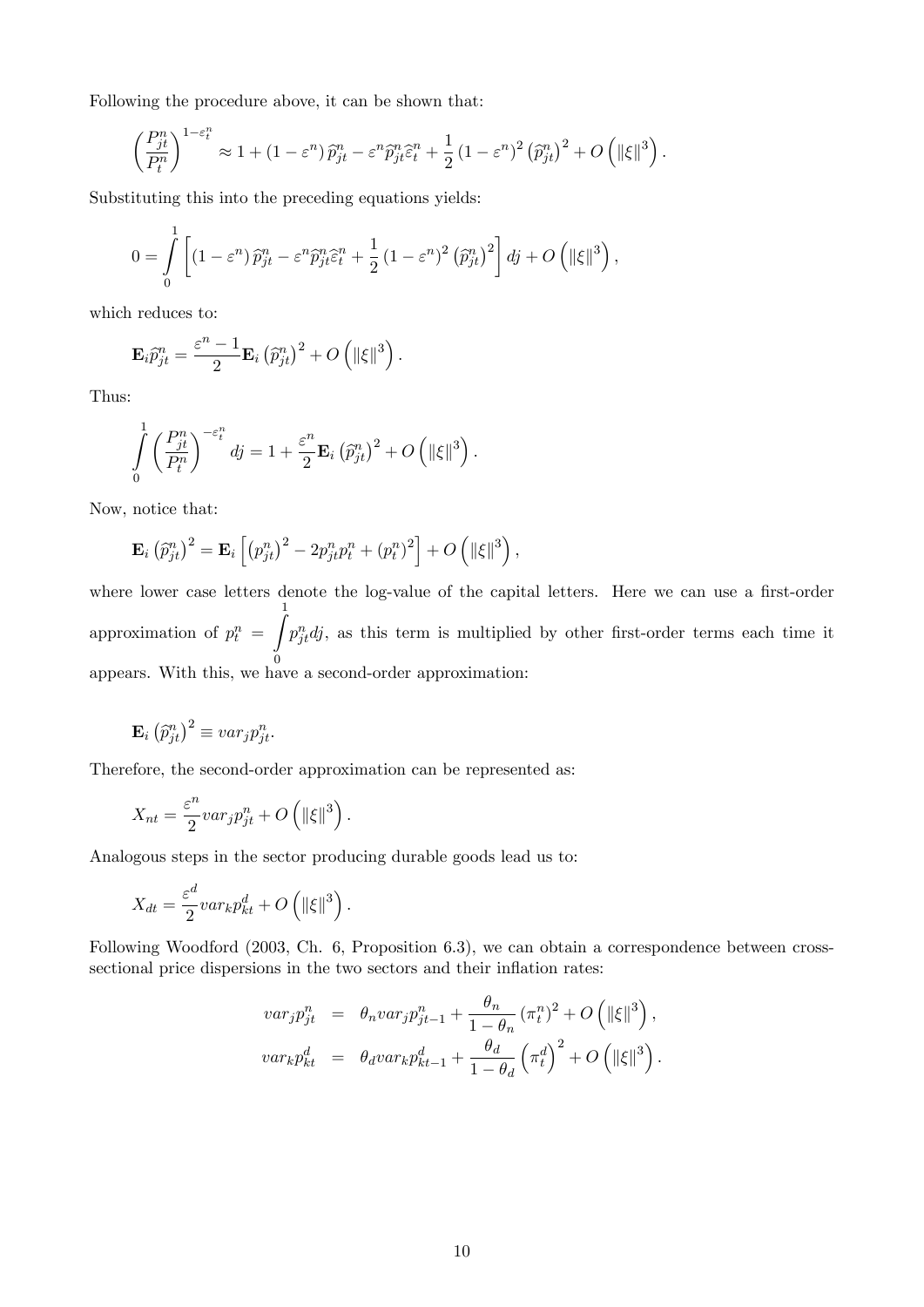Iterating these expressions forward leads to:

$$
\sum_{t=0}^{\infty} \beta^t var_j p_{jt}^n = (\kappa_n)^{-1} \sum_{t=0}^{\infty} \beta^t (\pi_t^n)^2 + \text{i.i.p.} + O\left(\|\xi\|^3\right),\tag{56}
$$

$$
\sum_{t=0}^{\infty} \beta^t var_k p_{kt}^d = (\kappa_d)^{-1} \sum_{t=0}^{\infty} \beta^t \left(\pi_t^d\right)^2 + \text{i.i.p.} + O\left(\|\xi\|^3\right),\tag{57}
$$

where

$$
\kappa_n = \frac{(1 - \beta \theta_n) (1 - \theta_n)}{\theta_n},
$$
  

$$
\kappa_d = \frac{(1 - \beta \theta_d) (1 - \theta_d)}{\theta_d}.
$$

After these preliminary steps, we can write  $\mathcal{W}_t$  as:

$$
\mathcal{W}_t \approx U_{C^n} (C^n, D) C^n \left\{ \tilde{c}_t^n + \frac{1}{2} \left[ \mu_n (1 - \sigma) \right] (\tilde{c}_t^n)^2 + (\mu_d/\mu_n) \tilde{d}_t + \right.
$$
  
+ 
$$
\frac{1}{2} \left[ \mu_d (1 - \sigma) \right] (\mu_d/\mu_n) \tilde{d}_t^2 + \mu_d (1 - \sigma) \tilde{c}_t^n \tilde{d}_t + \frac{1}{2} \Xi (\mu_d/\mu_n) \left( \tilde{d}_t - \tilde{d}_{t-1} \right)^2 \right\} +
$$
  
- 
$$
V_L (L) L \left\{ \phi \tilde{l}_t^n + (1 - \phi) \tilde{l}_t^d + \right.
$$
  
+ 
$$
\left( \frac{1 + v}{2} \right) \left[ \phi^2 \left( \tilde{l}_t^n \right)^2 + (1 - \phi) \left( \tilde{l}_t^d \right)^2 + 2\phi (1 - \phi) \tilde{l}_t^n \tilde{l}_t^d \right] \right\} +
$$
  
+ t.i.p. +  $O \left( \|\xi\|^3 \right).$ 

We now consider the linear terms in  $\mathcal{W}_t$ , which are collected under  $\mathcal{L} \mathcal{W}_t$ :

$$
\mathcal{L}\mathcal{W}_t = \frac{U_{C^n} (C^n, D) C^n}{\mu_n} \left\{ \mu_n \tilde{c}_t^n + \mu_d \tilde{d}_t \right\} +
$$
  
- $V_L (L) L \left\{ \phi \left( -\alpha_{Mn} \gamma_{dn} \hat{q}_t + (\alpha_{Ln} - 1) \tilde{r} \tilde{w}_t^n + \alpha_{On} \tilde{s}_t^n + \tilde{y}_t^n \right) +$   
+  $(1 - \phi) \left( \alpha_{Md} \gamma_{nd} \hat{q}_t + (\alpha_{Ld} - 1) \tilde{r} \tilde{w}_t^d + \alpha_{Od} \tilde{s}_t^d + \tilde{y}_t^d \right) \right\} +$   
+ t.i.p. +  $O (||\xi||^2).$ 

We then substitute for the real wages from marginal cost expressions, so as to get:

$$
\mathcal{L}\mathcal{W}_t = \frac{U_{C^n}(C^n, D) C^n}{\mu_n} \left\{ \mu_n \hat{c}_t^n + \mu_d \hat{d}_t \right\} +
$$
  

$$
-\frac{V_L(L)L\phi}{\alpha_{Ln}} \left( \hat{y}_t^n - \alpha_{Mn} \gamma_{nn} \hat{m}_t^{nn} - \alpha_{Mn} \gamma_{dn} \hat{m}_t^{dn} - \alpha_{On} \hat{o}_t^n \right) +
$$
  

$$
-\frac{V_L(L)L(1-\phi)}{\alpha_{Ld}} \left( \hat{y}_t^d - \alpha_{Md} \gamma_{nd} \hat{m}_t^{nd} - \alpha_{Md} \gamma_{dd} \hat{m}_t^{dd} - \alpha_{Od} \hat{o}_t^d \right) +
$$
  
+ t.i.p. + O (||\xi||^2).

After iterating forward and substituting the second-order approximation for the accumulation equation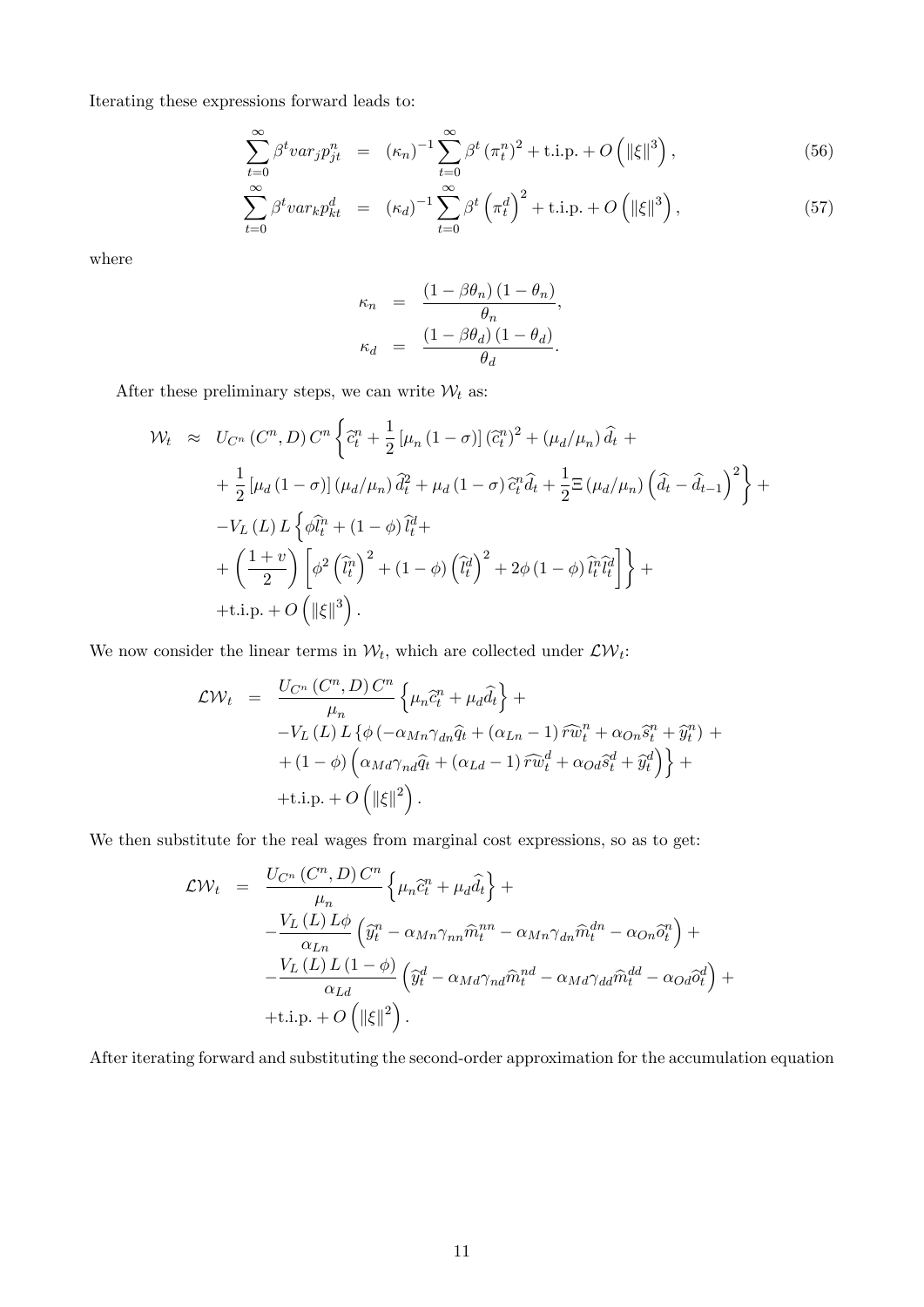of durables we get:

$$
\mathcal{L}\mathcal{W}_t = U_{C^n}(C^n, D) C^n \left\{ \tilde{c}_t^n + \frac{\delta}{1 - \beta(1 - \delta)} \frac{\mu_d}{\mu_n} \tilde{c}_t^d + \frac{1}{1 - \beta(1 - \delta)} \mu_d \psi_t \right\} +
$$
\n
$$
-V_L(L) L \left\{ \frac{\phi}{\alpha_{Ln}} \left( \hat{y}_t^n - \alpha_{Mn} \gamma_{nn} \hat{m}_t^{nn} - \alpha_{Mn} \gamma_{dn} \hat{m}_t^{dn} - \alpha_{On} \hat{o}_t^n \right) + \frac{(1 - \phi)}{\alpha_{Ld}} \left( \hat{y}_t^d - \alpha_{Md} \gamma_{nd} \hat{m}_t^{nd} - \alpha_{Md} \gamma_{dd} \hat{m}_t^{dd} - \alpha_{Od} \hat{o}_t^d \right) \right\} +
$$
\n
$$
+ \text{t.i.p.} + O\left( \|\xi\|^2 \right).
$$
\n(58)

We now employ the following steady-state relationships:

$$
V_{L^n} (L^n) L^n = \phi V_L (L) L
$$
  
\n
$$
V_{L^d} (L^d) L^d = (1 - \phi) V_L L (L)
$$
  
\n
$$
\frac{-V_{L^n} (L^n)}{U_{C^n} (C^n)} = \frac{Y^n \alpha_{Ln}}{L^n}
$$
  
\n
$$
\frac{-V_{L^d} (L^d)}{U_{C^n} (C^n)} = \frac{Y^d \alpha_{Ld}}{L^d Q}
$$
  
\n
$$
U_H (H) H = \frac{U_{C^n} (C^n, D) C^n}{\mu_n}
$$

So as to get:

$$
\mathcal{L}\mathcal{W}_{t} = U_{H}(H) H \left\{ \begin{array}{rcl} \mu_{n}\tilde{c}_{t}^{n} + \frac{\delta\mu_{d}}{1-\beta(1-\delta)}\tilde{c}_{t}^{d} \\ -\frac{Y^{n}}{C^{n}}\mu_{n}\left(\hat{y}_{t}^{n} - \alpha_{Mn}\gamma_{nn}\hat{m}_{t}^{nn} - \alpha_{Mn}\gamma_{dn}\hat{m}_{t}^{dn} - \alpha_{On}\hat{c}_{t}^{n}\right) + \\ -\frac{Y^{d}}{C^{d}}\frac{C^{c}}{C^{n}}\mu_{n}\left(\hat{y}_{t}^{d} - \alpha_{Md}\gamma_{nd}\hat{m}_{t}^{nd} - \alpha_{Md}\gamma_{dd}\hat{m}_{t}^{dd} - \alpha_{Od}\hat{o}_{t}^{d}\right) + \\ + \text{i.i.p.} + O\left(\|\xi\|^{2}\right). \end{array} \right\}
$$

where the term  $\frac{1}{1-\beta(1-\delta)}\mu_d\psi_t$  has been included among the non-linear elements of  $\mathcal{W}_t$ . It is now possible to show that  $\mathcal{L}W_t = 0$ , using the following steady-state relationships:

$$
C^{n} = (1 - \beta (1 - \delta)) \frac{\mu_{n}}{\mu_{d}} \frac{1}{\delta} C^{d},
$$
  

$$
Y^{n} = \frac{\alpha_{Ld} \phi}{\alpha_{Ln} (1 - \phi)} Y^{d},
$$

as well as the linearized conditions that express the gross production in the two sectors.

After dropping the linear terms in  $\mathcal{W}_t$  we are left with:

$$
\sum_{t=0}^{\infty} \beta^t \mathcal{W}_t \approx U_H(H) H \sum_{t=0}^{\infty} \beta^t \left\{ \frac{1-\sigma}{2} \left( \mu_n \tilde{c}_t^n + \mu_d \hat{d}_t \right)^2 + \frac{1}{1-\beta(1-\delta)} \mu_d \hat{\psi}_t + \frac{\mu_d}{2} \mathbb{E} \left( \hat{d}_t - \hat{d}_{t-1} \right)^2 + \frac{\Theta}{2} \left[ \phi \varepsilon^n (\kappa_n)^{-1} (\pi_t^n)^2 + (1-\phi) \varepsilon^d (\kappa_d)^{-1} (\pi_t^d)^2 \right] + \frac{\Theta}{2} \left[ \mu_n \tilde{c}_t^n + \frac{\delta \mu_d}{1-\beta(1-\delta)} \tilde{c}_t^d \right]^2 \right\} + \frac{\Theta}{2} + \text{t.i.p.} + O\left( \|\xi\|^3 \right),
$$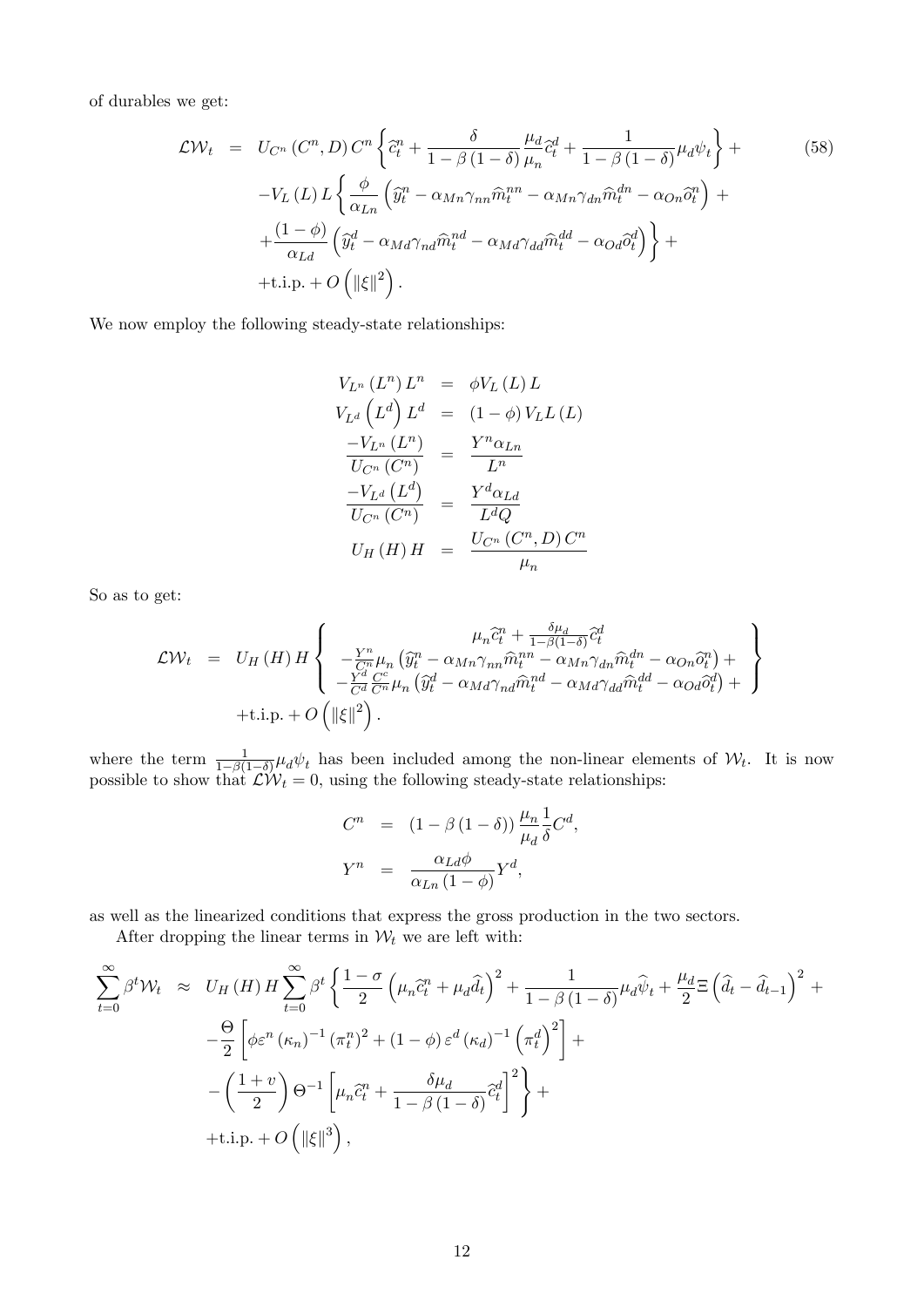where

$$
\Theta = \left(\frac{C^n}{Y^n}\right)^{-1} \frac{\alpha_{Ln}\mu_n}{\phi} = \frac{\mu_n \left[1 - \beta \left(1 - \delta\right)\right] + \mu_d \delta}{1 - \beta \left(1 - \delta\right)}.
$$

We next consider the deviation of social welfare from its Pareto-optimal level:

$$
\sum_{t=0}^{\infty} \beta^t \widetilde{W}_t = \sum_{t=0}^{\infty} \beta^t (W_t - W_t^*) \approx
$$
\n
$$
-\frac{U_H(H)H}{2} \Theta \sum_{t=0}^{\infty} \beta^t \left\{ \frac{\sigma - 1}{\Theta} \left( \mu_n \widetilde{c}_t^n + \mu_d \widetilde{d}_t \right)^2 + \right.
$$
\n
$$
+ \left[ \mu_d \Theta^{-1} \Xi + (1 - \delta) (1 - \omega) \delta^{-2} \right] \left( \widetilde{d}_t - \widetilde{d}_{t-1} \right)^2 + \left. \left[ \varpi (\pi_t^n)^2 + (1 - \varpi) \left( \pi_t^d \right)^2 \right] + (1 + v) \left[ \omega \widetilde{c}_t^n + (1 - \omega) \widetilde{c}_t^d \right]^2 \right\} + \text{ t.i.p.} + O\left( \|\xi\|^3 \right),
$$

where the following notation has been introduced:

$$
\omega = \frac{\mu_n \left[1 - \beta \left(1 - \delta\right)\right]}{\mu_n \left[1 - \beta \left(1 - \delta\right)\right] + \mu_d \delta},
$$

$$
\varpi = \frac{\phi \varepsilon^n \left(\kappa_n\right)^{-1}}{\varsigma},
$$

$$
\varsigma = \phi \frac{\varepsilon^n}{\kappa_n} + \left(1 - \phi\right) \frac{\varepsilon^d}{\kappa_d}.
$$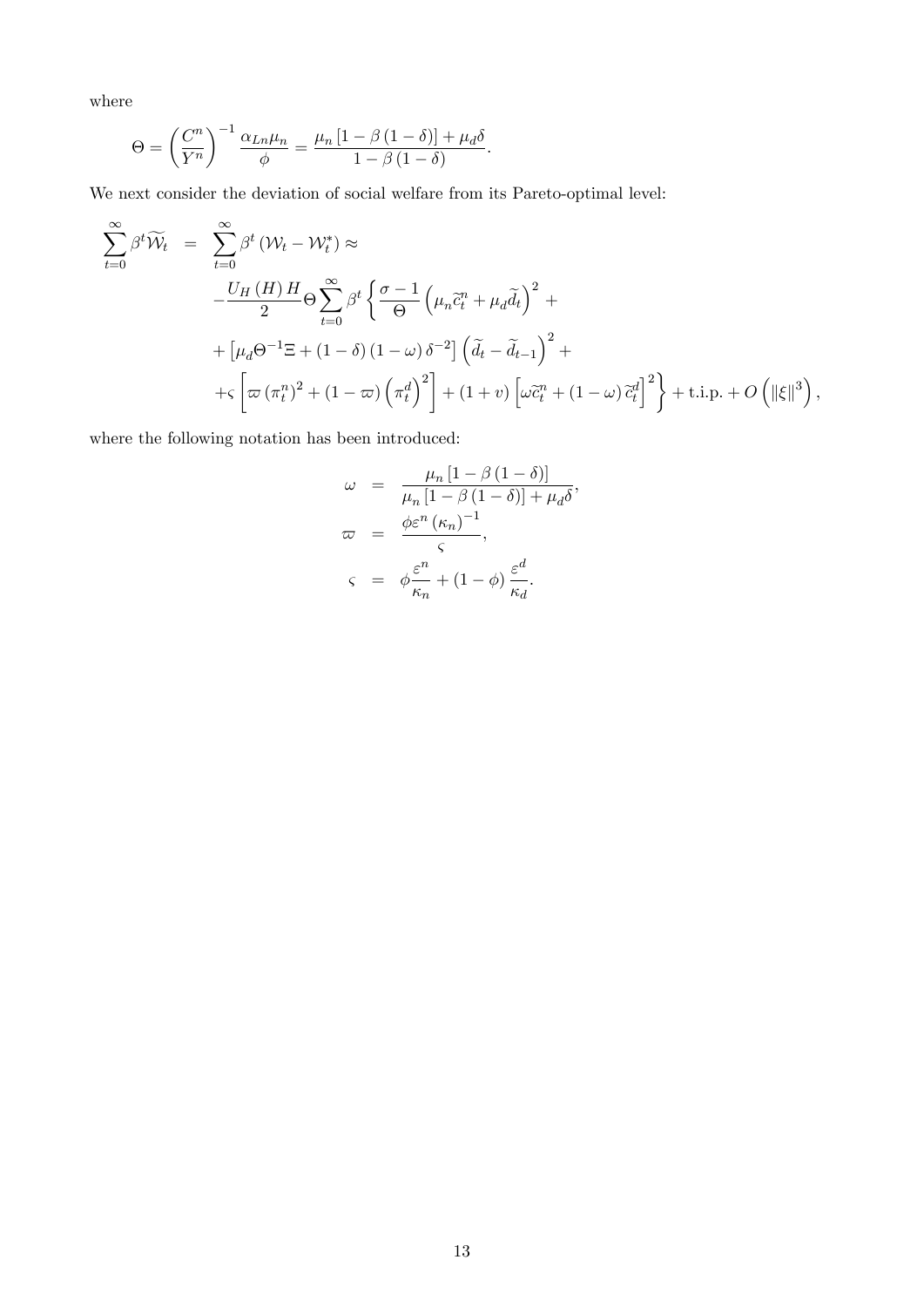APPENDIX G: Impulse-responses to Shocks in the Durable Goods Sector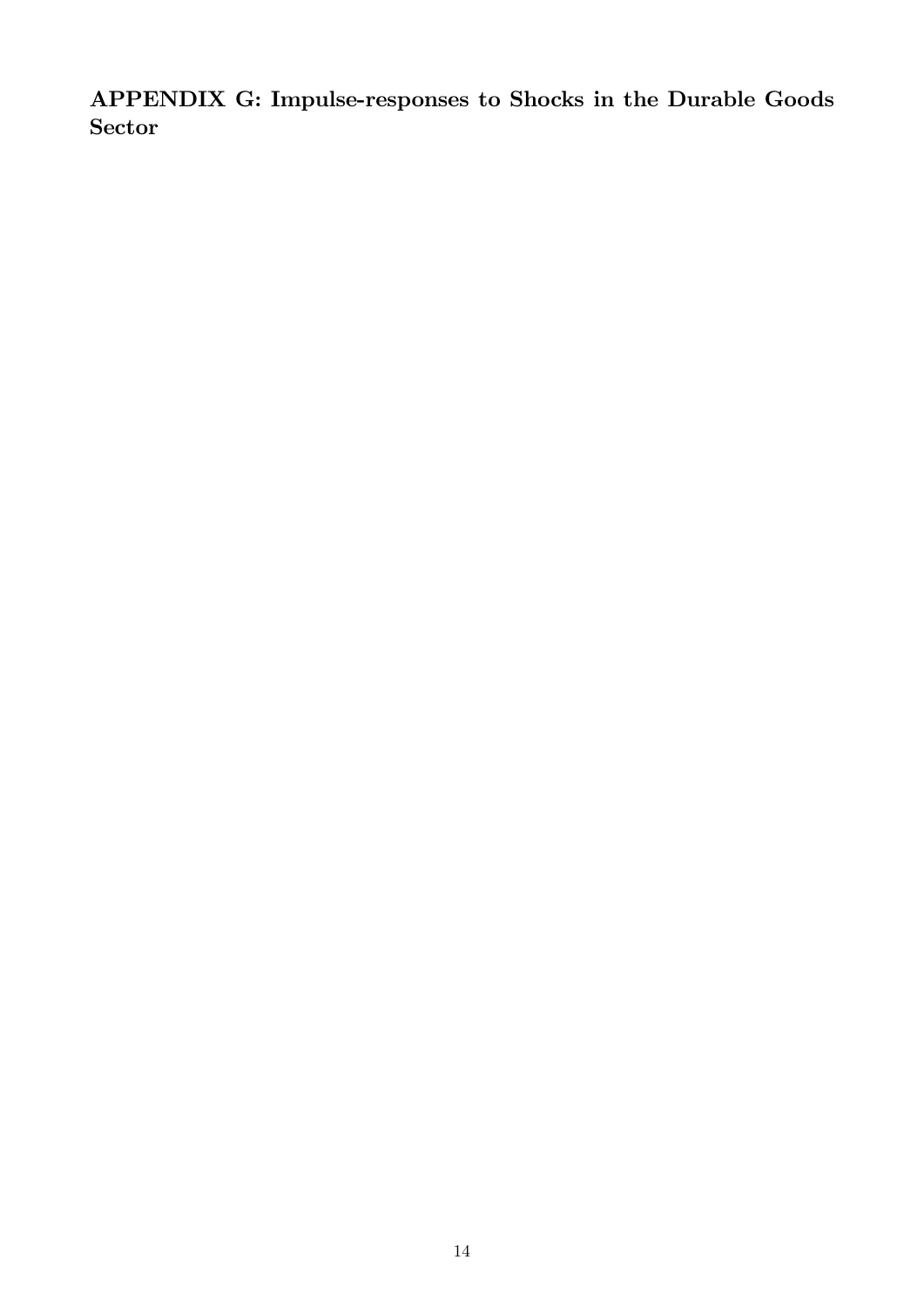FIGURE 1.G: IMPULSE RESPONSES TO A TECHNOLOGY SHOCK IN THE DURABLE GOODS SECTOR FIGURE 1.G: IMPULSE RESPONSES TO A TECHNOLOGY SHOCK IN THE DURABLE GOODS SECTOR



Notes: All variables but the nominal and real rate of interest are reported in percentage deviation from their level under flexible prices. In the model without sectoral linkages the Notes: All variables but the nominal and real rate of interest are reported in percentage deviation from their level under áexible prices. In the model without sectoral linkages the responses of production and consumption of the same type of good are equivalent. responses of production and consumption of the same type of good are equivalent.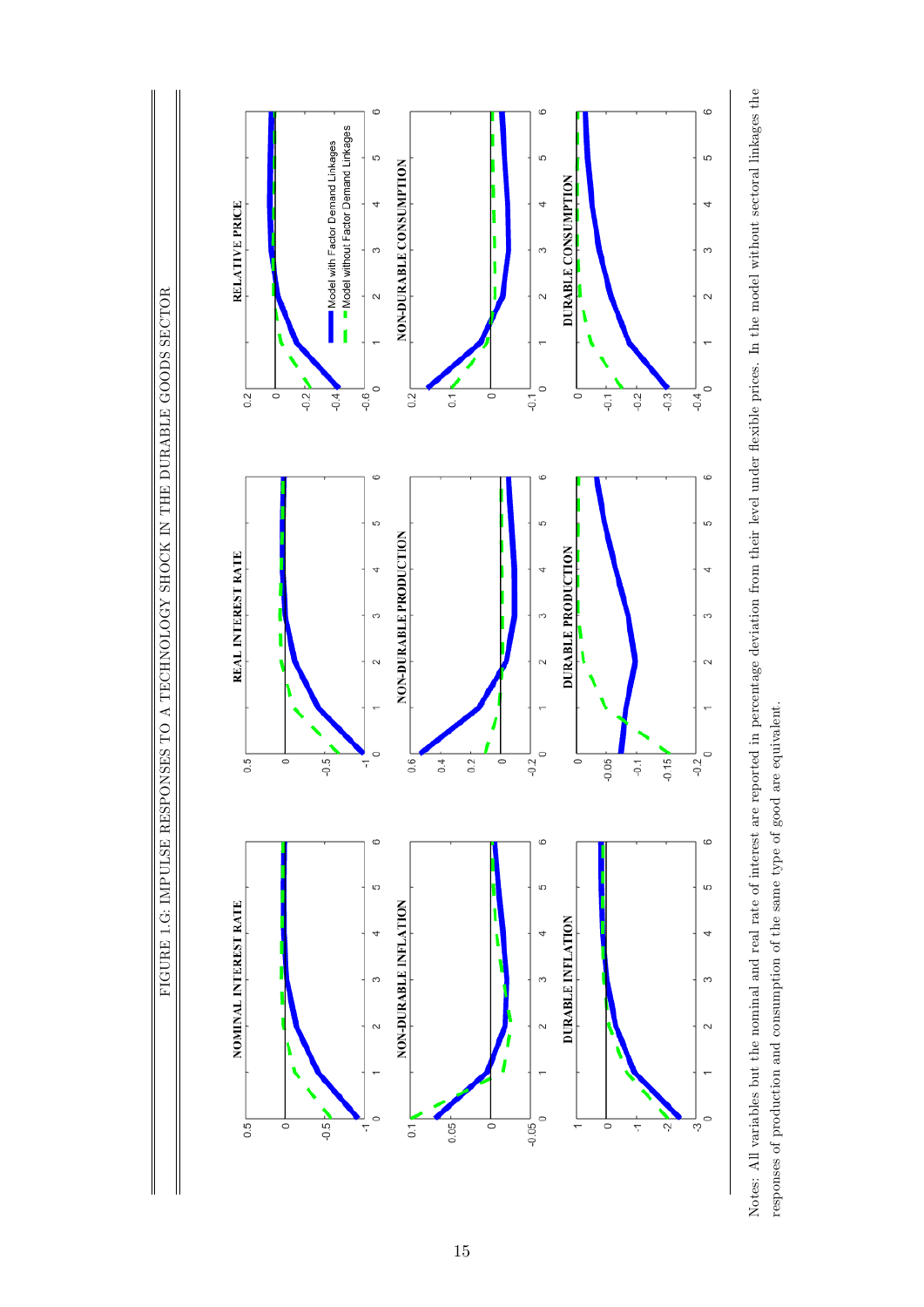FIGURE 2.G: IMPULSE RESPONSES TO A COST-PUSH SHOCK IN THE DURABLE GOODS SECTOR FIGURE 2.G: IMPULSE RESPONSES TO A COST-PUSH SHOCK IN THE DURABLE GOODS SECTOR



Notes: All variables but the nominal and real rate of interest are reported in percentage deviation from their level under flexible prices. In the model without sectoral linkages the Notes: All variables but the nominal and real rate of interest are reported in percentage deviation from their level under áexible prices. In the model without sectoral linkages the responses of production and consumption of the same type of good are equivalent. responses of production and consumption of the same type of good are equivalent.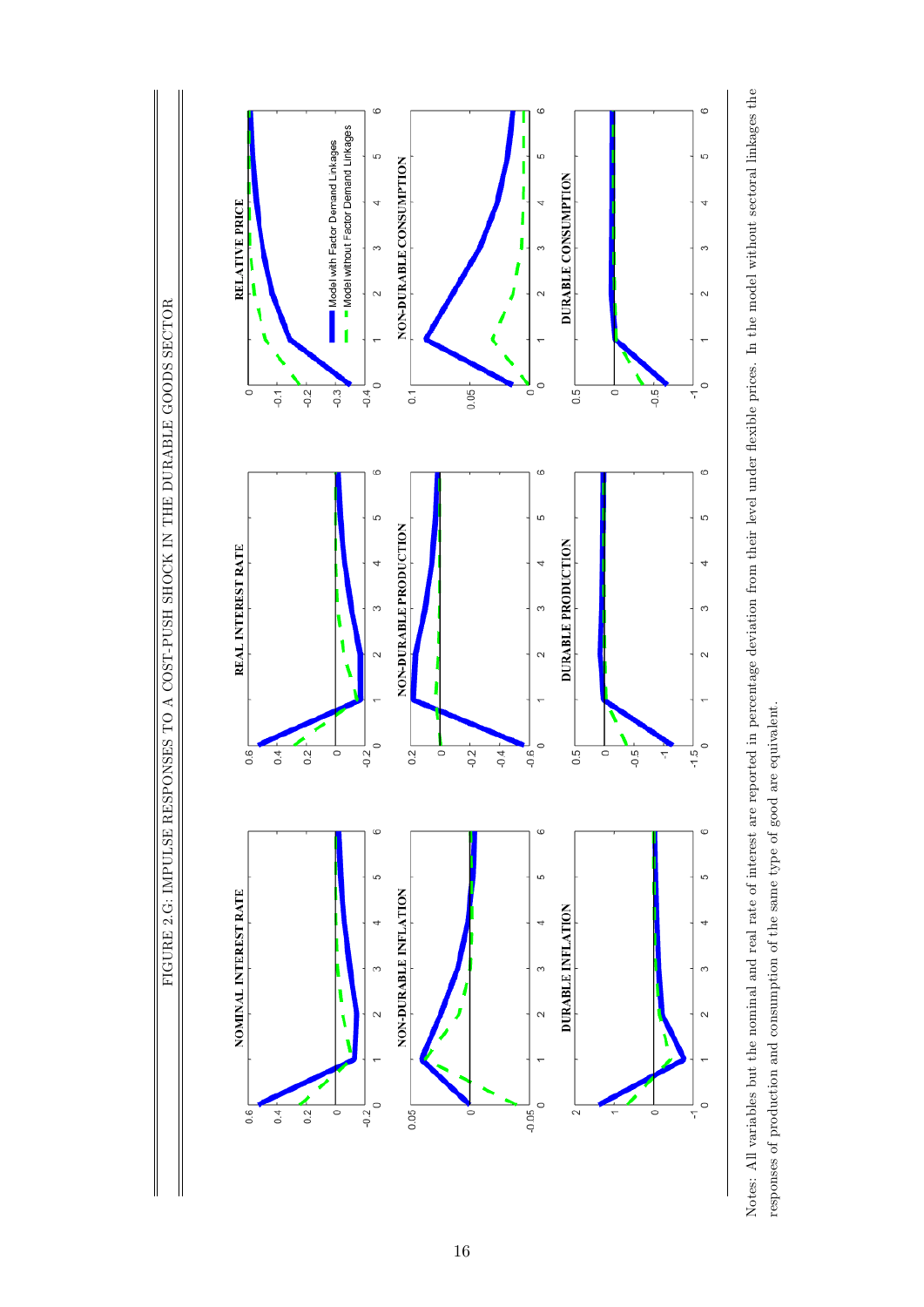#### APPENDIX H: Domestically Generated Inflation

In policy environments it is customary to build measures of core inflation that remove fluctuations in the oil price from changes in the general price level (typically CPI/PCE inflation rates). However, in our model oil only enters as an imported production input. Therefore, to obtain equation (31) in the manuscript we appeal to the concept of domestically generated ináation, which represents a viable option to exclude the price of imported goods from a given measure of aggregate inflation. Specifically, domestically generated inflation,  $\pi_t^{dg}$  $t_t^{ag}$ , is defined as the contribution of domestic factor price inflation to an overall rate of inflation. As a first accounting identity, we define domestically-generated gross output inflation as a weighted average of domestically generated inflation at the sectoral level:

$$
\pi_t^{dg} = \varkappa \pi_t^{n, dg} + (1 - \varkappa) \pi_t^{d, dg} \tag{59}
$$

where  $\pi_t^{i,dg}$  $i, dg$  ( $i = n, d$ ) denotes domestically generated inflation in sector and  $\varkappa \equiv Y^{n}/(Y^{n} + Y^{d})$ accounts for the relative size of the non-durable goods sector. In turn, to disentangle the effect of the price inflation of imported and domestic input materials, one can define the inflation rate the i<sup>th</sup> sector as

$$
\pi_t^i = \gamma_i \pi_t^{i,m} + (1 - \gamma_i) \pi_t^{i,dg}, \quad i = n, d. \tag{60}
$$

where  $\pi_t^{i,m}$  $t_i^{n}$   $(i = n, d)$  denotes the price inflation rate of imported input materials by sector i and  $\gamma_i$  is the cost share of imported input materials in the production of sector *i*. Given that oil is the only imported good by both sectors (i.e.,  $\pi_t^{n,m} = \pi_t^{d,m}$  $t^{d,m}_t$ , it is natural to set  $\gamma_i = \alpha_{O_i}$  and  $\pi_t^{i,m}$  $t^{i,m}$  can be replaced with  $\pi_t^O$ . Thus, rearranging terms in the Equation [\(1b\)](#page-1-0) one obtains the following definition for the domestically generated inflation rate at the sectoral level:

$$
\pi_t^{i,dg} = \frac{1}{1 - \alpha_{O_i}} \pi_t^i - \frac{\alpha_{O_i}}{1 - \alpha_{O_i}} \pi_t^O, \quad i = n, d.
$$
\n(61)

Once we isolate the domestically generated part of sectoral ináation in each of the two sectors, we obtain  $\pi_t^{dg}$  $_t^{ag}$  as

$$
\pi_t^{dg} = \varkappa \left( \frac{1}{1 - \alpha_{O_n}} \pi_t^n - \frac{\alpha_{O_n}}{1 - \alpha_{O_n}} \pi_t^O \right) + (1 - \varkappa) \left( \frac{1}{1 - \alpha_{O_d}} \pi_t^d - \frac{\alpha_{O_d}}{1 - \alpha_{O_d}} \pi_t^O \right)
$$
(62)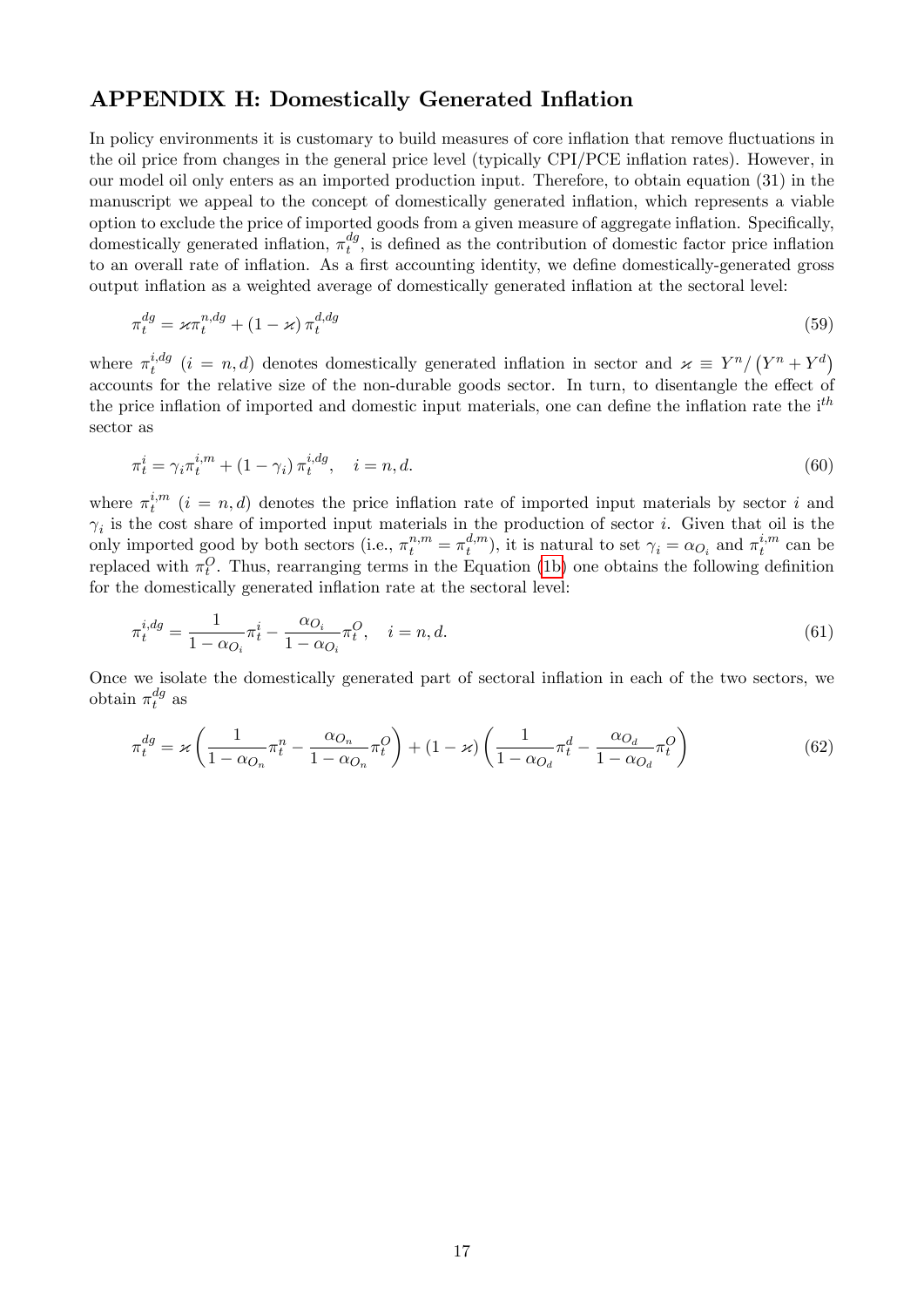### APPENDIX I: Optimal Rules in Models without Factor Demand Linkages

The present appendix reports further results from the implementation of a contemporaneous data rule and an inertial rule. Table I1 reports the coefficients of the optimal rule and the associated loss within a model economy without factor demand linkages. Moreover, as we restrict our focus to the comparison between aggregate and sticky-price inflation, we also eliminate oil from the production technology, without loss of generality. As a preliminary check, we can note that the standard result reported by [Woodford](#page-18-0) [\(2003\)](#page-18-0), according to which targeting sticky-price inflation is preferable to focusing on aggregate inflation, is confirmed in the model without factor demand linkages, conditional on the economy being perturbated by technology shocks only.

Notably, in a model where input materials are disregarded but sectors remain fundamentally asymmetric, policy inertia is only accepted when the policy maker targets sticky-price ináation and the economy is perturbated by all the three types of shock. This is due to various structural and exogenous factors inducing sectoral asymmetry and contributing to shift the relative price, even in the absence of factor demand linkages. Under these circumstances, when targeting aggregate inflation the policy maker seeks to attach the highest possible response to general price changes, while featuring no reaction to the output gap. By contrast, sticky-price ináation targeting needs to be complemented by a certain degree of inertia. How to explain this finding? When the policy maker targets  $\pi_t^{sticky}$  $_t^{sticky},$ inflation in the durable goods sector receives a rather low weight, both because this is relatively smaller and because it features lower price rigidity: this allows the central bank to adopt a certain degree of policy inertia, so as deal with the intersectoral stabilization trade-off that emerges due to various factors inducing sectors to co-move negatively. By contrast, when targeting a measure of general price inflation that merely considers the relative size of each sector, durable goods inflation is necessarily overweighed: to balance this bias, interest rate inertia is rejected, so as to avoid attributing too much importance to the durable sector, whose reaction in the face of both cost-push and technology shocks typically calls for a persistent response of the policy instrument (see Erceg and Levin, 2006). This intuition is confirmed by comparing Table I1 with the welfare outcomes of a perfectly symmetric model where neither input materials nor oil are employed (i.e.,  $\alpha_{Li} = \alpha_{Li} = 1, i = \{n, d\}$ ), consumption goods feature the same expenditure share (i.e.,  $\mu_n = \mu_d$ ), both sectors produce a non-durable good (i.e.,  $\delta = 1$ ), labor is perfectly mobile across sectors (i.e.,  $\lambda \to \infty$ ) and sectoral shocks are perfectly correlated. As predicted by [Schmitt-Grohe and Uribe](#page-18-1) [\(2007\)](#page-18-1), interest rate inertia is accepted in this case. In fact,  $\rho = 0.73$  and  $\phi_{\pi} = \phi_y = 5$  conditional on a technology shock only, while  $\rho = 0.25$  and  $\phi_{\pi} = 5, \phi_{\nu} = 0$ , conditional on all shocks.

| TABLE I1: OPTIMAL INTEREST RATE RULES - NO FACTOR DEMAND LINKAGES |                  |          |        |        |  |                  |              |          |        |        |  |
|-------------------------------------------------------------------|------------------|----------|--------|--------|--|------------------|--------------|----------|--------|--------|--|
|                                                                   | Technology shock |          |        |        |  | Technology shock |              |          |        |        |  |
|                                                                   | $\varphi_{\pi}$  | $\phi_y$ | $L^R$  | $L^T$  |  | $\rho$           | $\phi_{\pi}$ | $\phi_y$ | $L^R$  | $L^T$  |  |
| Aggregate                                                         | 3.2940           | 5        | 0.0022 | 0.0072 |  | $\theta$         | 3.2940       | 5        | 0.0022 | 0.0072 |  |
| Sticky-price                                                      | 5                | 5        | 0.0020 | 0.0072 |  | $\theta$         | 5            | 5        | 0.0020 | 0.0072 |  |
|                                                                   |                  |          |        |        |  |                  |              |          |        |        |  |
|                                                                   | All shocks       |          |        |        |  | All shocks       |              |          |        |        |  |
|                                                                   | $\phi_{\pi}$     | $\phi_y$ | $L^R$  | $L^T$  |  | $\rho$           | $\phi_{\pi}$ | $\phi_y$ | $L^R$  | $L^T$  |  |
| Aggregate                                                         | 5                | $\Omega$ | 0.1676 | 0.5095 |  | $\Omega$         | 5            | 0        | 0.1676 | 0.5095 |  |
| Sticky-price                                                      | 5                | $\theta$ | 0.2353 | 0.5095 |  | 0.5416           | 4.9919       | $\Omega$ | 0.1196 | 0.5095 |  |

Notes: Table I1 reports – conditional on different shock configurations – the reaction coefficients under the contemporaneous data rule and the inertial rule in the absence of factor demand linkages and oil (i.e.,  $\alpha_{Mi} = \alpha_{Di} = 0$ ,  $i = \{n, d\}$ ). The parameters  $\rho$ ,  $\phi_{\pi}$  and  $\phi_{y}$  are computed so as to minimize the loss of social welfare (Eq. 18). The table also reports the loss under timeless perspective,  $L^T$ , as well as  $L^R$ , which denotes the log-deviation of the loss